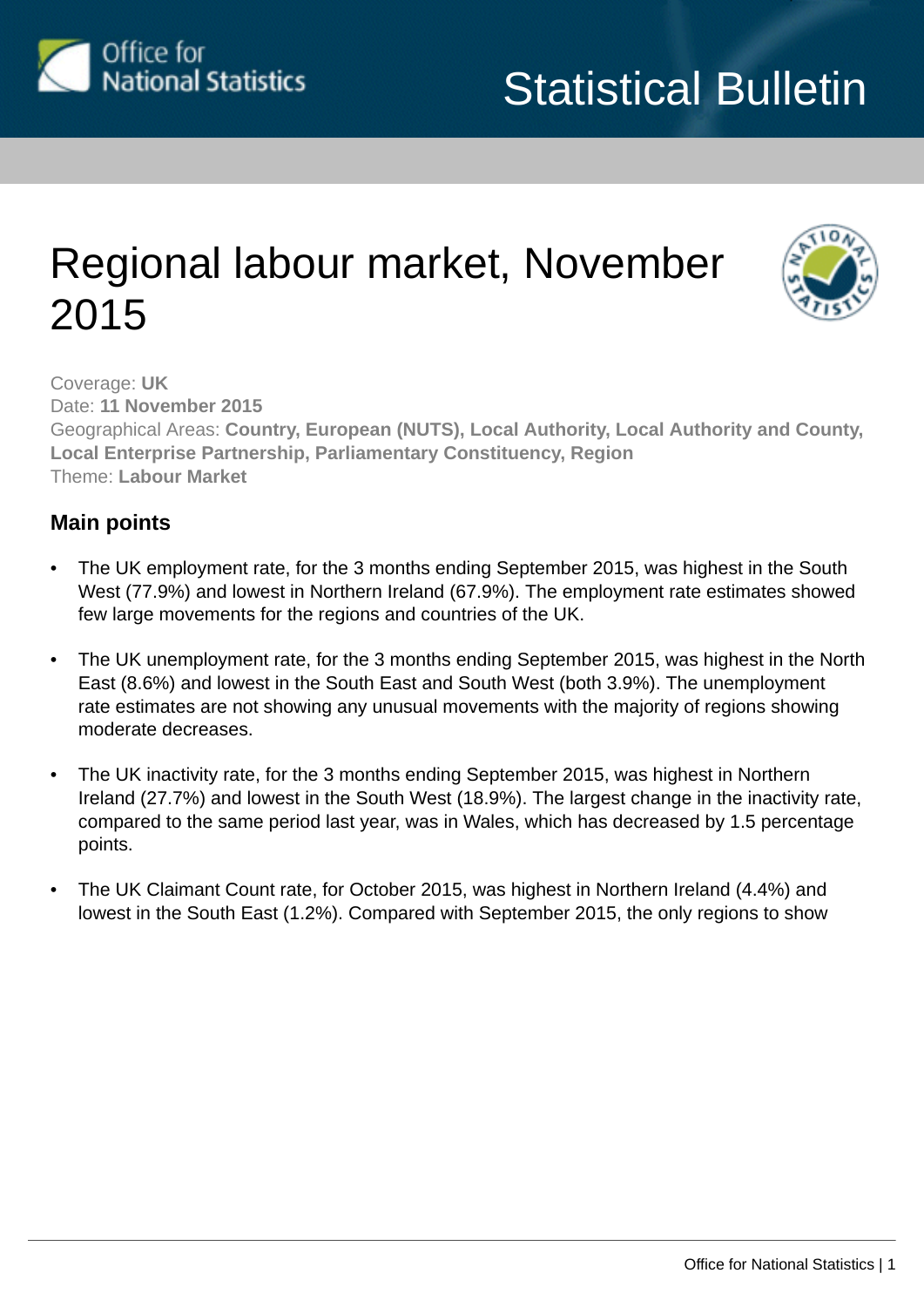an increase in the Claimant Count rate were the North East and the North West, both at 0.1 percentage point, while Northern Ireland has decreased by 0.1 percentage point.

- The largest increase in UK workforce jobs, for June 2015, was in Yorkshire and The Humber, at 37,000. The largest decrease was in the North West, at 23,000.
- The highest proportion of workforce jobs in the service sector was in London, at 91.7%, which has remained unchanged since March 2015. The East Midlands had the highest proportion of jobs in the production sector, at 13.7%.
- The highest average actual weekly hours worked, for the 12 months ending June 2015, was in Northern Ireland, at 33.5 hours and lowest in the North East, at 31.4 hours. For both full-time and part-time workers, it was highest in Northern Ireland, at 38.1 hours and 17.3 hours, respectively.

# **In this bulletin**

This bulletin shows the latest main labour market statistics for the regions and countries of the UK, along with statistics for local authorities, travel-to-work areas and parliamentary constituencies.

Data for Northern Ireland, although included in this bulletin, are available separately, in full, in the [Northern Ireland Labour Market Report](http://www.detini.gov.uk/index/what-we-do/deti-stats-index/labour_market_statistics.htm) on the NISRA economic and labour market statistics website.

## **Updated this month**

Labour Force Survey estimates for the period July to September 2015

Claimant Count for October 2015

## **Also in this release**

Annual Population Survey estimates for the period July 2014 to June 2015

Public and private sector employment for June 2015

Workforce jobs estimates for June 2015

# **Summary of latest regional labour market statistics**

Table A shows the latest estimates for employment, unemployment and economic inactivity for July to September 2015 and a comparison with the previous quarter (April to June 2015). Comparing non-overlapping periods (July to September 2015 with April to June 2015) provides a more robust short-term comparison. Table B shows the latest Claimant Count rate for October 2015, and shows how these figures compare to the previous month (September 2015) and the previous year (October 2014).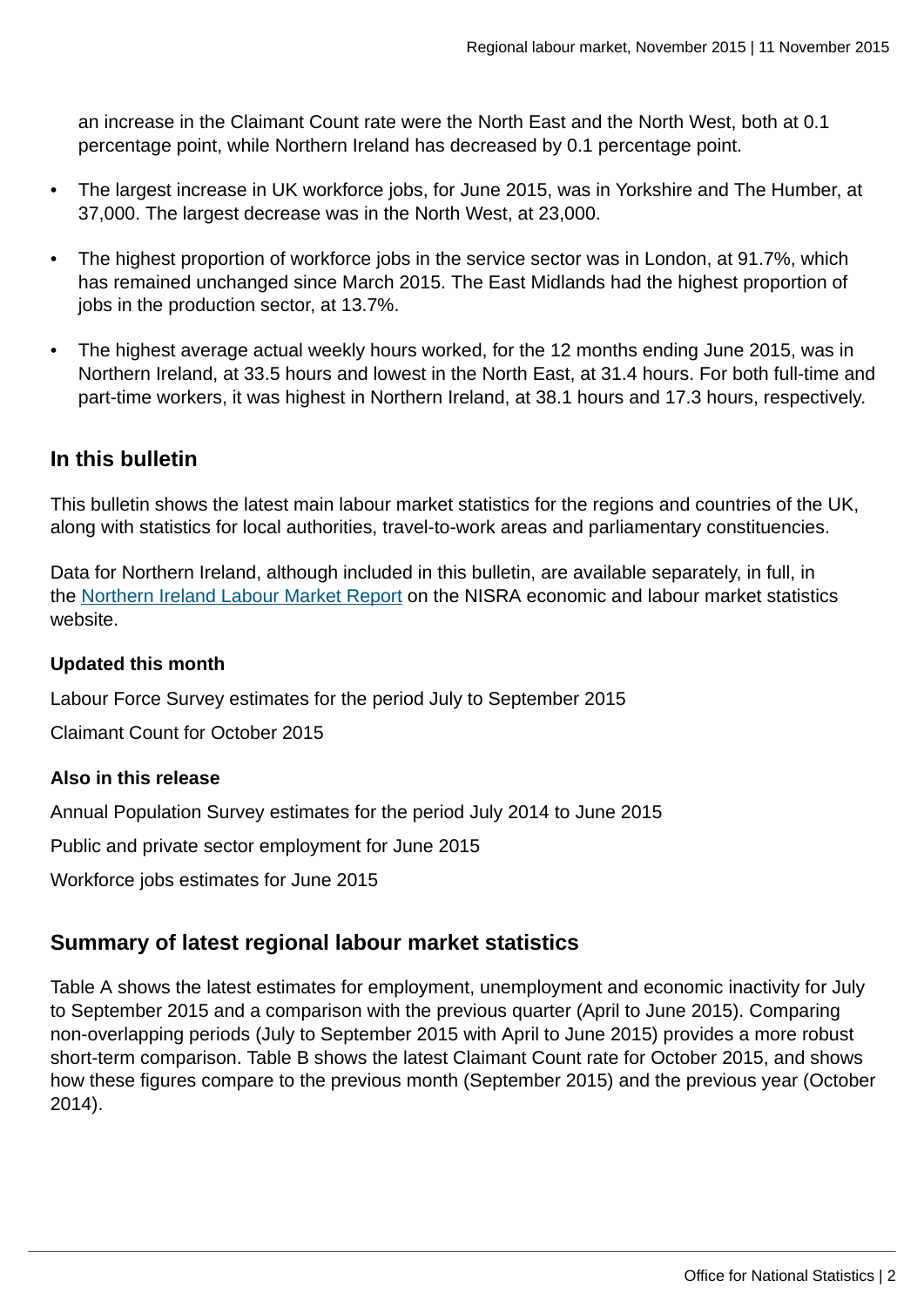| Table A: Summary of latest headline estimates, seasonally adjusted, July to September 2015 |  |
|--------------------------------------------------------------------------------------------|--|
|                                                                                            |  |

UK regions

|                                | Employment                       | Change dunemployment |                                     | Change on          | <b>Inactivity</b>               | Change on          |
|--------------------------------|----------------------------------|----------------------|-------------------------------------|--------------------|---------------------------------|--------------------|
|                                | rate $1$ (%)<br>aged 16 to<br>64 | Apr to Jun<br>2015   | rate $2$ (%)<br>aged 16<br>and over | Apr to Jun<br>2015 | rate $3(%)$<br>aged 16 to<br>64 | Apr to Jun<br>2015 |
| North East                     | 68.3                             | 0.1                  | 8.6                                 | 0.5                | 25.2                            | $-0.5$             |
| North West                     | 72.1                             | 1.1                  | 5.5                                 | $-0.6$             | 23.6                            | $-0.7$             |
| Yorkshire<br>and The<br>Humber | 72.0                             | 0.2                  | 5.9                                 | $-0.6$             | 23.4                            | 0.3                |
| East<br><b>Midlands</b>        | 74.8                             | $-0.1$               | 4.4                                 | $-0.3$             | 21.6                            | 0.4                |
| West<br><b>Midlands</b>        | 71.4                             | 0.7                  | 5.7                                 | $-0.4$             | 24.2                            | $-0.4$             |
| East                           | 77.5                             | 0.7                  | 4.2                                 | $-0.4$             | 19.0                            | $-0.3$             |
| London                         | 72.4                             | 0.2                  | 6.4                                 | $-0.2$             | 22.6                            | $-0.1$             |
| South East                     | 77.2                             | 0.6                  | 3.9                                 | $-0.6$             | 19.6                            | $-0.1$             |
| South West                     | 77.9                             | $-0.4$               | 3.9                                 | $-0.5$             | 18.9                            | 0.9                |
| England                        | 74.1                             | 0.4                  | 5.2                                 | $-0.4$             | 21.8                            | $-0.1$             |
| Wales                          | 70.9                             | $-0.6$               | 6.1                                 | 0.2                | 24.3                            | 0.4                |
| Scotland                       | 74.1                             | 0.0                  | 6.0                                 | 0.4                | 21.1                            | $-0.3$             |
| <b>Great Britain</b>           | 73.9                             | 0.3                  | 5.3                                 | $-0.3$             | 21.8                            | $-0.1$             |
| Northern<br>Ireland            | 67.9                             | 0.1                  | 5.9                                 | $-0.6$             | 27.7                            | 0.3                |
| <b>UK</b>                      | 73.7                             | 0.3                  | 5.3                                 | $-0.3$             | 22.0                            | $-0.1$             |

**Table source:** Office for National Statistics

#### **Table notes:**

- 1. Calculation of headline employment rate: Number of employed people aged from 16 to 64 divided by the population aged from 16 to 64. Population is the sum of employed plus unemployed plus inactive.
- 2. Calculation of headline unemployment rate: Number of unemployed people aged 16 and over divided by the sum of employed people aged 16 and over plus unemployed people aged 16 and over.
- 3. Calculation of headline economic inactivity rate: Number of economically inactive people aged from 16 to 64 divided by the population aged from 16 to 64. Population is the sum of employed plus unemployed plus inactive.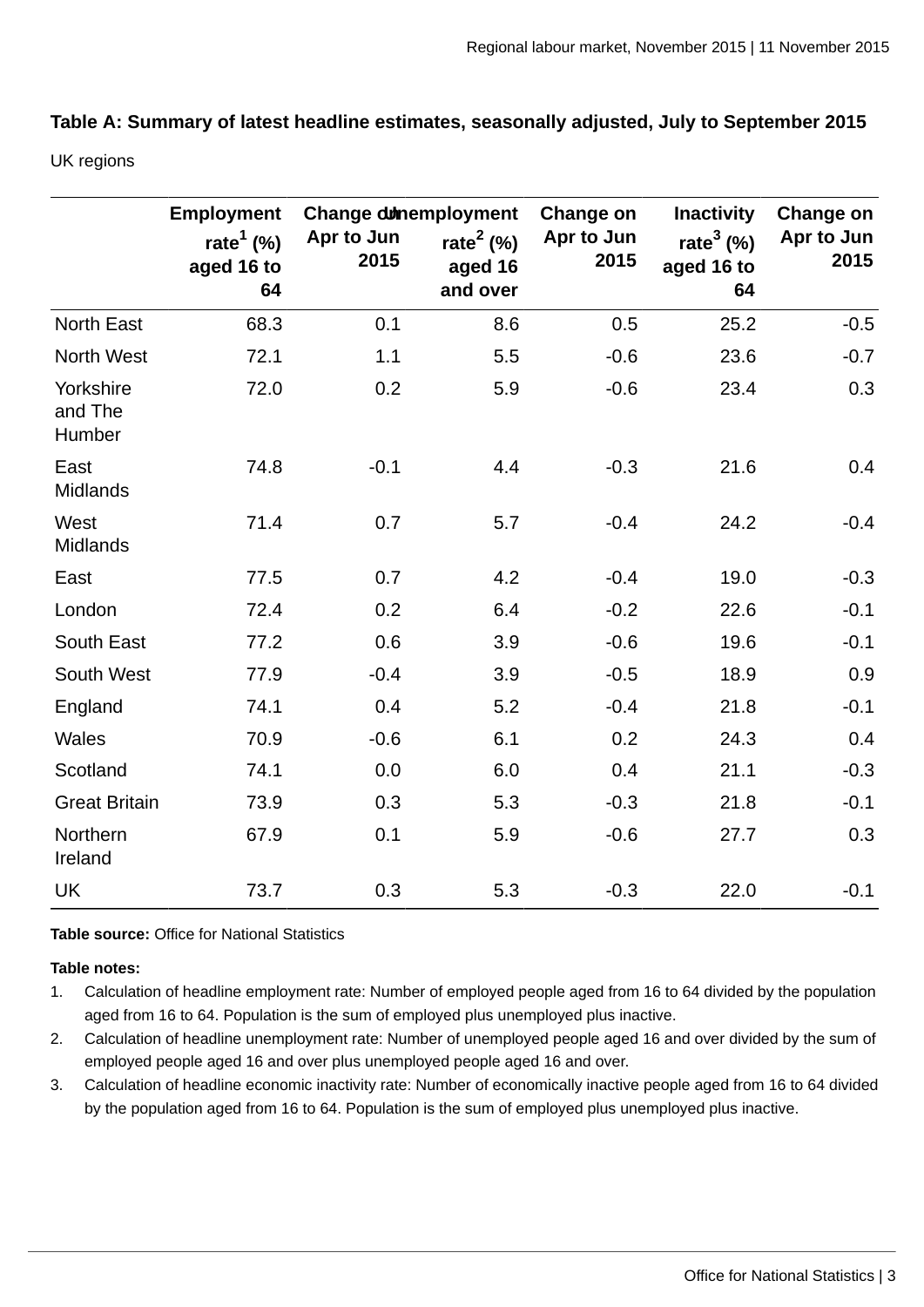#### **Download table**



#### **Table B: Summary of latest Claimant Count estimates, seasonally adjusted, October 2015 (experimental statistics)**

UK regions

|                                | Level<br>(thousands)<br>aged 18<br>and over | Change on<br><b>September</b><br>2015 | Change on<br><b>October</b><br>2014 | <b>Rate (%)</b><br>aged 18<br>and over | Change on<br><b>September</b><br>2015 | Change on<br><b>October</b><br>2014 |
|--------------------------------|---------------------------------------------|---------------------------------------|-------------------------------------|----------------------------------------|---------------------------------------|-------------------------------------|
| <b>North East</b>              | 47.3                                        | 0.8                                   | $-8.8$                              | 3.9                                    | 0.1                                   | $-0.7$                              |
| North West                     | 116.2                                       | 3.4                                   | 0.9                                 | 3.1                                    | 0.1                                   | 0.0                                 |
| Yorkshire<br>and The<br>Humber | 80.5                                        | $-0.1$                                | $-19.3$                             | 3.0                                    | 0.0                                   | $-0.7$                              |
| East<br>Midlands               | 48.1                                        | $-0.4$                                | $-12.8$                             | 2.1                                    | 0.0                                   | $-0.6$                              |
| West<br><b>Midlands</b>        | 79.4                                        | 0.6                                   | $-18.2$                             | 2.8                                    | 0.0                                   | $-0.6$                              |
| East                           | 49.8                                        | 0.2                                   | $-9.8$                              | 1.6                                    | 0.0                                   | $-0.3$                              |
| London                         | 111.0                                       | $-0.4$                                | $-23.3$                             | 1.9                                    | 0.0                                   | $-0.4$                              |
| <b>South East</b>              | 59.3                                        | $-0.4$                                | $-12.9$                             | 1.2                                    | 0.0                                   | $-0.3$                              |
| South West                     | 39.9                                        | 0.4                                   | $-6.3$                              | 1.4                                    | 0.0                                   | $-0.2$                              |
| England                        | 631.4                                       | 4.0                                   | $-110.6$                            | 2.2                                    | 0.0                                   | $-0.4$                              |
| <b>Wales</b>                   | 45.4                                        | 0.2                                   | $-6.3$                              | 3.1                                    | 0.0                                   | $-0.4$                              |
| Scotland                       | 79.1                                        | 0.1                                   | $-10.3$                             | 2.8                                    | 0.0                                   | $-0.4$                              |
| <b>Great Britain</b>           | 755.8                                       | 4.3                                   | $-127.2$                            | 2.3                                    | 0.0                                   | $-0.4$                              |
| Northern<br>Ireland            | 39.7                                        | $-1.0$                                | $-11.9$                             | 4.4                                    | $-0.1$                                | $-1.3$                              |
| <b>UK</b>                      | 795.5                                       | 3.3                                   | $-139.1$                            | 2.3                                    | 0.0                                   | $-0.4$                              |

**Table source:** Department for Work and Pensions

#### **Table notes:**

1. Calculation of headline Claimant Count rate: Number of people aged 18 and over claiming Jobseeker's Allowance plus out-of-work Universal Credit claimants.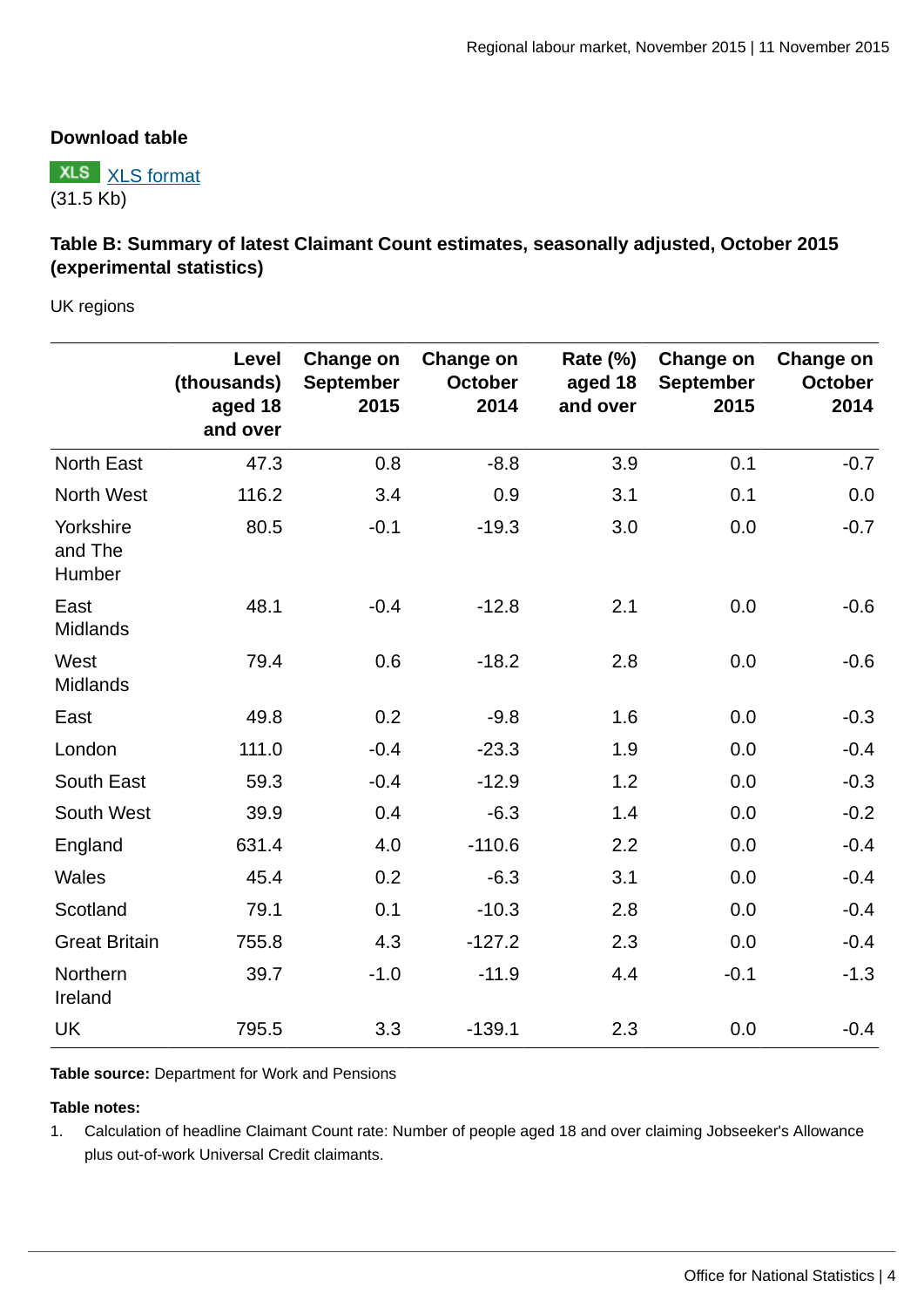#### **Download table**



# **Understanding and working with labour market statistics**

Labour market statistics measure many different aspects of work and jobs and provide an insight into the economy. They are also very much about people, including their participation in the labour force, the types of work they do, the earnings and benefits they receive and their working patterns.

We have developed a framework for labour market statistics to describe the concepts within the labour market and their relationship to each other. The framework is based on labour supply and demand.

Labour supply consists of people who are employed, as well as those people defined as unemployed or economically inactive, who are considered to be potential labour supply. Our framework distinguishes between these 3 categories of worker, and also between the different working arrangements of those in employment such as employees, the self-employed and those on government schemes.

Labour demand is represented by employers, who have a need for work to be done, and who offer compensation for this work to the employees who undertake it. Employers group this work to form jobs.

This approach has wide international acceptance, including by the International Labour Organisation (ILO). Users of labour market statistics include central and local government, economists, financial analysts, journalists, businesses, trade unions, employer associations, students, teachers, industrial tribunals, academic researchers and lobby groups.

They use them for the analysis, evaluation, monitoring and planning of the labour market and economy. Labour market statistics are also used for social analysis and help inform a wide range of government policies towards population groups of particular concern (women, young people, older people and jobless households).

#### **Labour market statuses**

Everybody aged 16 or over is either [employed](http://www.ons.gov.uk:80/ons/rel/lms/labour-market-guidance/guide-to-labour-market-statistics/guide-to-employment.html), [unemployed](http://www.ons.gov.uk:80/ons/rel/lms/labour-market-guidance/guide-to-labour-market-statistics/guide-to-unemployment.html) or [economically inactive.](http://www.ons.gov.uk:80/ons/rel/lms/labour-market-guidance/guide-to-labour-market-statistics/guide-to-economic-inactivity.html) The employment estimates include all people in work including those working part-time. People not working are classed as unemployed if they have been looking for work within the last 4 weeks and are able to start work within the next 2 weeks. A common misconception is that the unemployment statistics are a count of people on benefits; this is not the case as they include unemployed people not claiming benefits.

Jobless people who have not been looking for work within the last 4 weeks or who are unable to start work within the next 2 weeks are classed as economically inactive. Examples of economically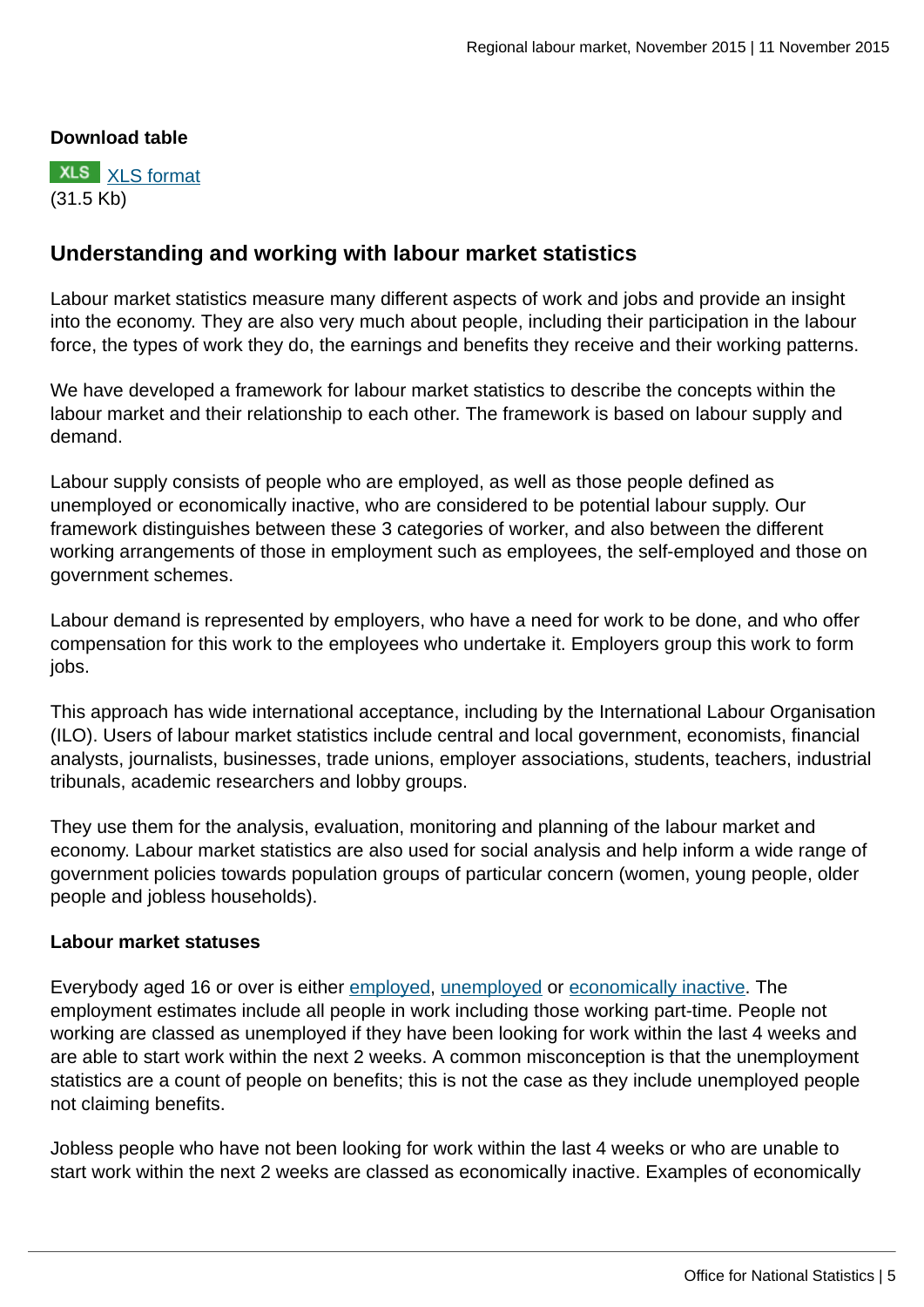inactive people include people not looking for work because they are students, looking after the family or home, because of illness or disability, or because they have retired.

## **What is the relationship between the Annual Population Survey (APS) and the Labour Force Survey (LFS)?**

The Labour Force Survey (LFS) is a household survey using international definitions of employment, unemployment and economic inactivity and compiles a wide range of related topics such as occupation, training, hours of work and personal characteristics of household members aged 16 years and over. Estimates are produced every month for a rolling 3 monthly period for example, January to March data in a release will be followed by data for February to April in the next release.

The Annual Population Survey (APS), which began in 2004, is compiled from interviews for the LFS, along with additional regional samples. The APS comprises the main variables from the LFS, with a much larger sample size. Consequently the APS supports more detailed breakdowns than can be reliably produced from the LFS. Estimates are produced every quarter for a rolling annual period for example, January to December data will be followed by data for April to March when they are next updated.

This bulletin includes labour market estimates at a regional level from the LFS on total employment, unemployment and economic inactivity. More detailed regional estimates for employment by age, full-time and part-time working, economic activity and inactivity by age, and reasons for inactivity are provided using the APS. Any estimates for geographic areas below regional level are provided using the APS. In tables where APS estimates are provided for detailed geographic areas, regional and national estimates are also provided from APS for comparability.

#### **Making comparisons with earlier data**

The most robust estimates of short-term movements in estimates derived from the Labour Force Survey (LFS) are obtained by comparing the estimates for July to September 2015 with the estimates for April to June 2015, which were first published on 12 August 2015. This provides a more robust estimate than comparing with the estimates for June to August 2015. This is because the July and August data are included within both estimates, so observed differences are only between June and September 2015. The LFS is representative of the UK population over a 3 month period, not for single month periods.

## **Accuracy and reliability of survey estimates**

Most of the figures in this statistical bulletin come from surveys of households or businesses. Surveys gather information from a sample rather than from the whole population. The sample is designed carefully to allow for this, and to be as accurate as possible given practical limitations such as time and cost constraints, but results from sample surveys are always estimates, not precise figures. This means that they are subject to a margin of error which can have an impact on how changes in the numbers should be interpreted, especially in the short-term.

Changes in the numbers reported in this statistical bulletin (and especially the rates) between 3 month periods are usually not greater than the margin of error. In practice, this means that small, short-term movements in reported rates (for example, within plus or minus 0.3 percentage points)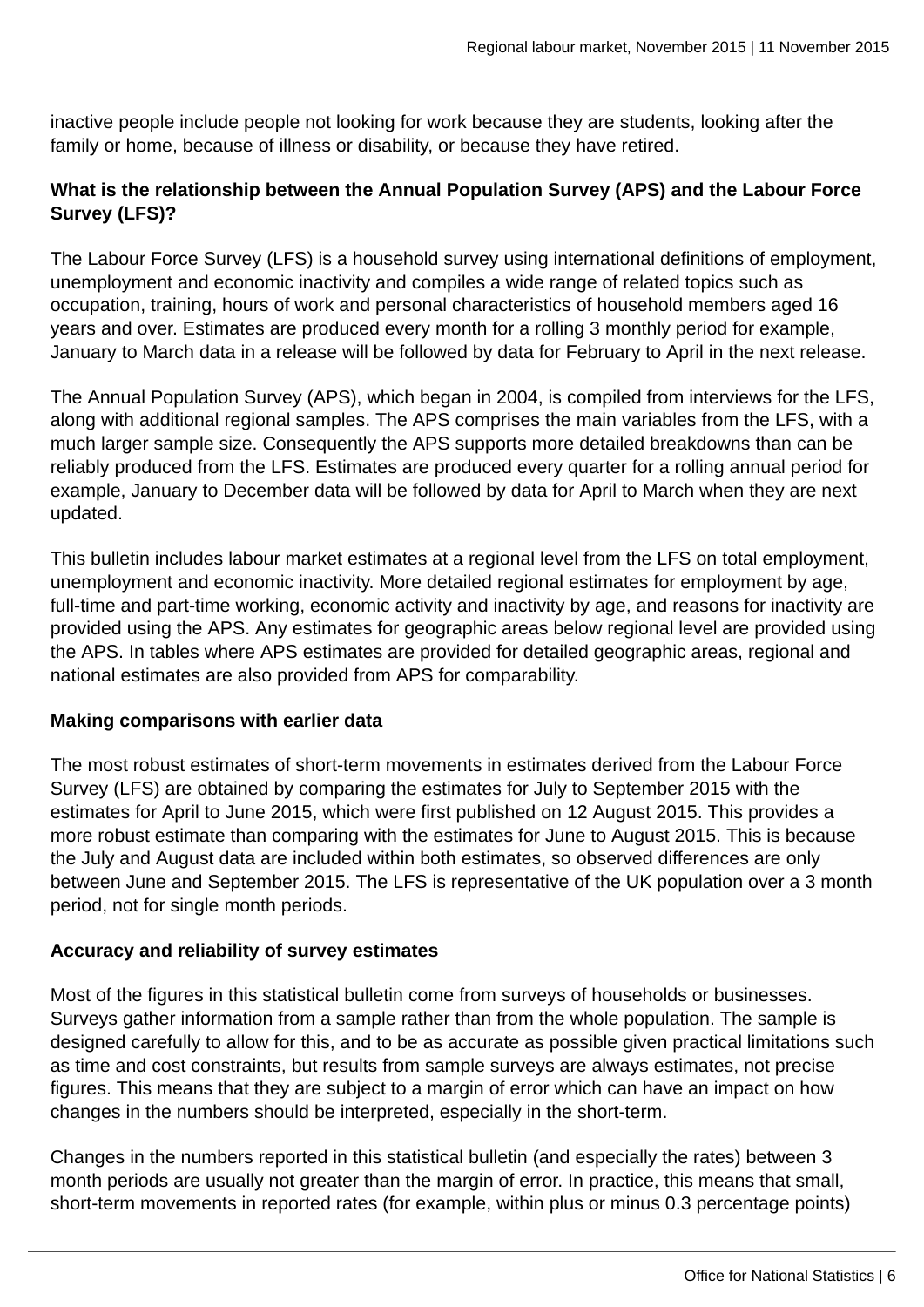should be treated as indicative, and considered alongside medium and long-term patterns in the series and corresponding movements in administrative sources, where available, to give a fuller picture.

Further information is available in Quality information, in the background notes section.

#### **Seasonal adjustment**

All estimates discussed in this statistical bulletin are seasonally adjusted except where otherwise stated. Like many economic indicators, the labour market is affected by factors that tend to occur at around the same time every year; for example, school leavers entering the labour market in July and whether Easter falls in March or April. In order to compare movements other than annual changes in labour market statistics the data are seasonally adjusted to remove the effects of seasonal factors and the arrangement of the calendar.

A [glossary](http://www.ons.gov.uk:80/ons/guide-method/method-quality/specific/labour-market/glossary-of-labour-market-terms/index.html) is also available to explain the main labour market terms.

#### **Where to find explanatory information**

We have produced a number of items to help aid understanding and highlight common misunderstandings of labour market statistics, all of which are available on our website:

- [interpreting labour market statistics](http://www.ons.gov.uk:80/ons/rel/lms/labour-market-guidance/interpreting-labour-market-statistics/index.html)
- [a detailed guide to labour market statistics](http://www.ons.gov.uk:80/ons/rel/lms/labour-market-guidance/guide-to-labour-market-statistics/index.html)
- [a glossary of labour market terms](http://www.ons.gov.uk:80/ons/guide-method/method-quality/specific/labour-market/glossary-of-labour-market-terms/index.html)

## **Employment**

[Employment](http://www.ons.gov.uk:80/ons/rel/lms/labour-market-guidance/guide-to-labour-market-statistics/guide-to-employment.html) measures the number of people in work; it differs from the number of jobs because some people have more than one job.

Employment consists of employees, self-employed people, unpaid family workers and people on government supported training and employment programmes. Unpaid family workers are people who work in a family business who do not receive a formal wage or salary but benefit from the profits of that business. The government supported training and employment programmes series does not include all people on these programmes; it only includes people engaging in any form of work, work experience or work-related training who are not included in the employees or self-employed series. People on these programmes not engaging in any form of work, work experience or workrelated training are not included in the employment estimates; they are classified as unemployed or economically inactive.

A [comparison between estimates of employment and jobs](http://www.ons.gov.uk:80/ons/rel/lms/labour-market-statistics/september-2015/reconciliation-of-estimates-of-jobs--august-2015.html) article is available on our website.

#### **Regional employment**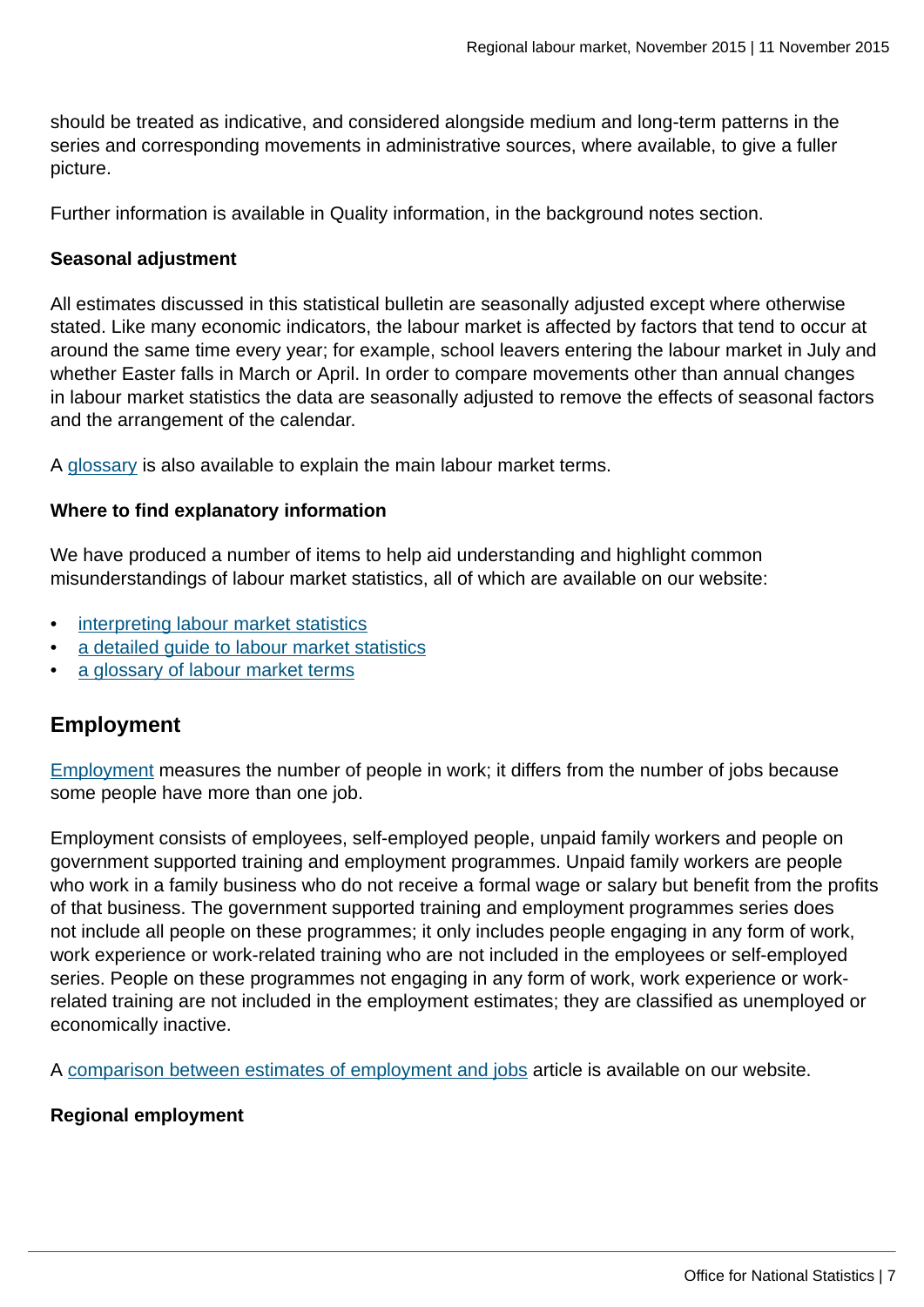The employment rate for people aged from 16 to 64 for the UK was 73.7%, for the period July to September 2015. This is an increase of 0.3 percentage points from the previous period (April to June 2015).

The UK region with the highest employment rate was the South West, at 77.9%, followed by the East of England, at 77.5% and the South East, at 77.2%. The highest rates for the same period last year were in the East of England and the South East, both at 76.5%. Notably, the employment levels for the North West and East of England are at record highs.

The region with the lowest employment rate was Northern Ireland, at 67.9%, followed by the North East, at 68.3% and Wales, at 70.9%. The lowest rate for the same period last year was also in Northern Ireland, at 68.5%.

The region with the largest increase in the employment rate on the previous period (April to June 2015), was the North West, with an increase of 1.1 percentage points, followed by the East of England and the West Midlands, both with an increase of 0.7 percentage points and the South East, with an increase of 0.6 percentage points. In all these cases the employment rate has been generally increasing recently, but at a steadier rate than suggested by the latest figures.

Wales had the largest decrease in the employment rate, with a decrease of 0.6 percentage points. This is mainly due to an unusually high estimate in the previous 3 month period ending in June and compared to other recent estimates. The general pattern for Wales is still for gently increasing or flat employment rates. Wales was followed by the South West, with a decrease of 0.4 percentage points. Scotland was the only region where the rate remained unchanged.

The employment rate for the North East has been generally decreasing recently, although the latest figures suggest that this pattern may be flattening off. For all other regions the general pattern is still for flat or gently increasing employment rates.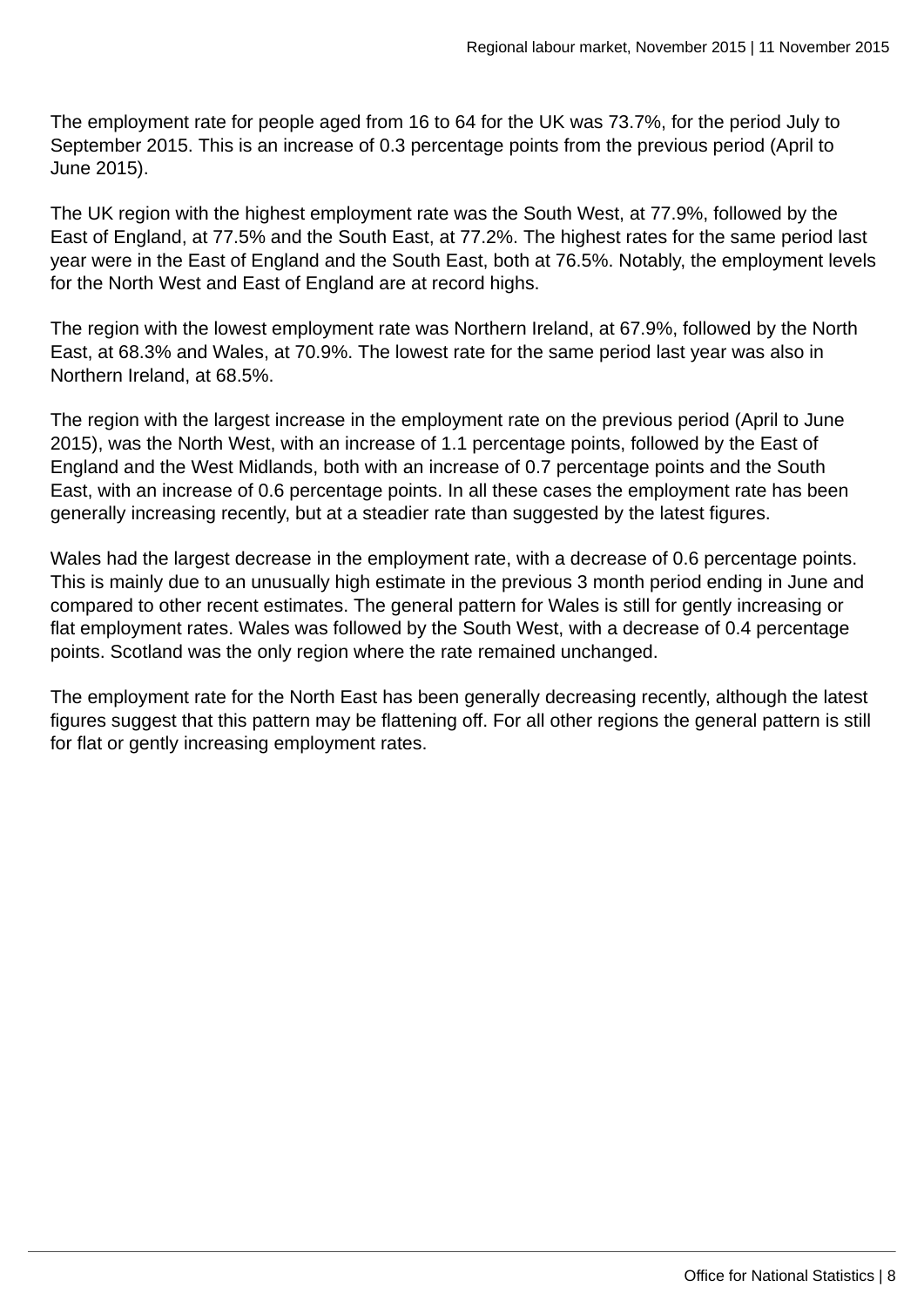## **Figure 1: Employment rates by region and comparison year on year, seasonally adjusted, July to September 2014 and July to September 2015**

UK regions



## Source: Labour Force Survey - Office for National Statistics

#### **Download chart**

**XLS** [XLS format](http://www.ons.gov.uk:80/ons/rel/subnational-labour/regional-labour-market-statistics/november-2015/chd-1.xls) (17 Kb)

Over the year, the region with the largest increase in the employment rate was Wales, with an increase of 1.7 percentage points, followed by the South West and the West Midlands, both with an increase of 1.6 percentage points and the North West, with an increase of 1.5 percentage points.

The region that had the largest decrease in the employment rate was the North East, at 0.7 percentage points, followed by Northern Ireland, at 0.6 percentage points and Yorkshire and The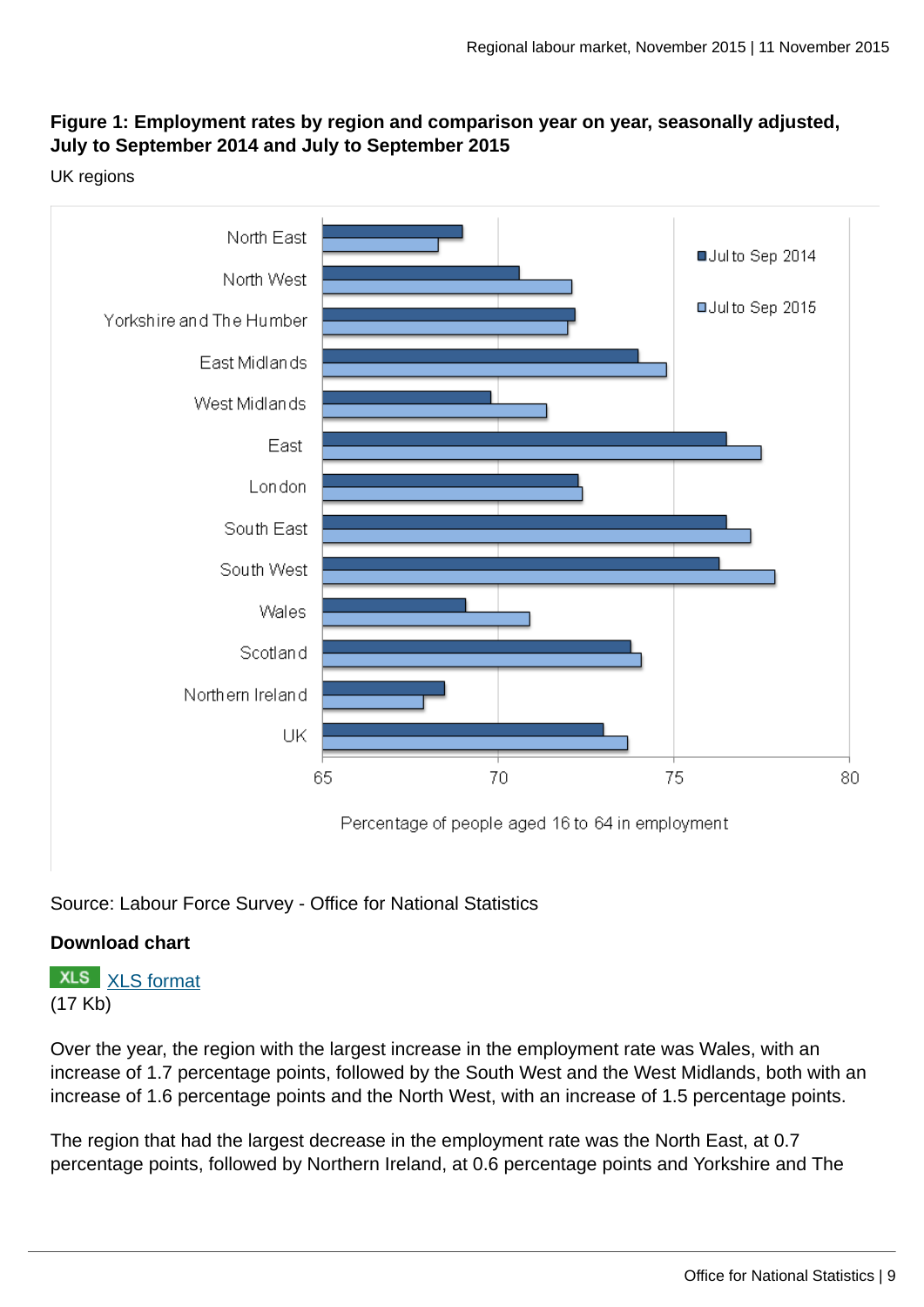Humber, at 0.2 percentage points. London was the only region where there was no change in the rate compared to the same period last year.

#### **Where to find data about employment**

Employment estimates are available for each region at Tables [HI00 – Headline LFS indicators for all](http://www.ons.gov.uk:80/ons/rel/subnational-labour/regional-labour-market-statistics/november-2015/rft-lm-hi00-november-2015.xls) [UK regions \(9.99 Mb Excel sheet\)](http://www.ons.gov.uk:80/ons/rel/subnational-labour/regional-labour-market-statistics/november-2015/rft-lm-hi00-november-2015.xls) and [HI01 to HI12 – Headline indicators for individual UK regions](http://www.ons.gov.uk:80/ons/rel/subnational-labour/regional-labour-market-statistics/november-2015/rft-guide-to-tables-november-2015.xls) [\(95.5 Kb Excel sheet\)](http://www.ons.gov.uk:80/ons/rel/subnational-labour/regional-labour-market-statistics/november-2015/rft-guide-to-tables-november-2015.xls) (Tables 1 and 2), and Tables [LI01 to LI05 - Local indicators for sub-regional](http://www.ons.gov.uk:80/ons/rel/subnational-labour/regional-labour-market-statistics/november-2015/rft-guide-to-tables-november-2015.xls) [areas of Great Britain \(95.5 Kb Excel sheet\)](http://www.ons.gov.uk:80/ons/rel/subnational-labour/regional-labour-market-statistics/november-2015/rft-guide-to-tables-november-2015.xls), for this and further estimate breakdowns by age or geographies.

These tables contain data produced from the Labour Force Survey (LFS) and Annual Population Survey (APS). A note in the section "**Understanding and working with labour market statistics**" on the relationship between the LFS and APS entitled "**What is the relationship between the APS and the LFS?**" is included in this bulletin.

# **Workforce jobs (first published on 16 September 2015)**

[Workforce jobs](http://www.ons.gov.uk:80/ons/rel/lms/labour-market-guidance/guide-to-labour-market-statistics/guide-to-jobs.html) measures the number of filled jobs in the economy. The estimates are mainly sourced from employer surveys such as the Short-Term Employment Surveys (STES) and the Quarterly Public Sector Employment Survey (QPSES). Workforce jobs is a different concept from employment, which is sourced from the Labour Force Survey (LFS), as employment is an estimate of people and some people have more than one job.

A [comparison between estimates of employment and jobs](http://www.ons.gov.uk:80/ons/rel/lms/labour-market-statistics/september-2015/reconciliation-of-estimates-of-jobs--august-2015.html) article is published on our website.

The service sector consists of the following industries:

- wholesale and retail trade
- repair of motor vehicles and motor cycles, transport and storage
- accommodation and food service activities
- information and communication
- financial and insurance activities
- real estate activities
- professional, scientific and technical activities
- administrative and support service activities
- public admin and defence
- compulsory social security
- education
- human health and social work activities
- arts, entertainment and recreation
- other service activities
- people employed by households, etc

The production sector consists of the following industries:

• mining and quarrying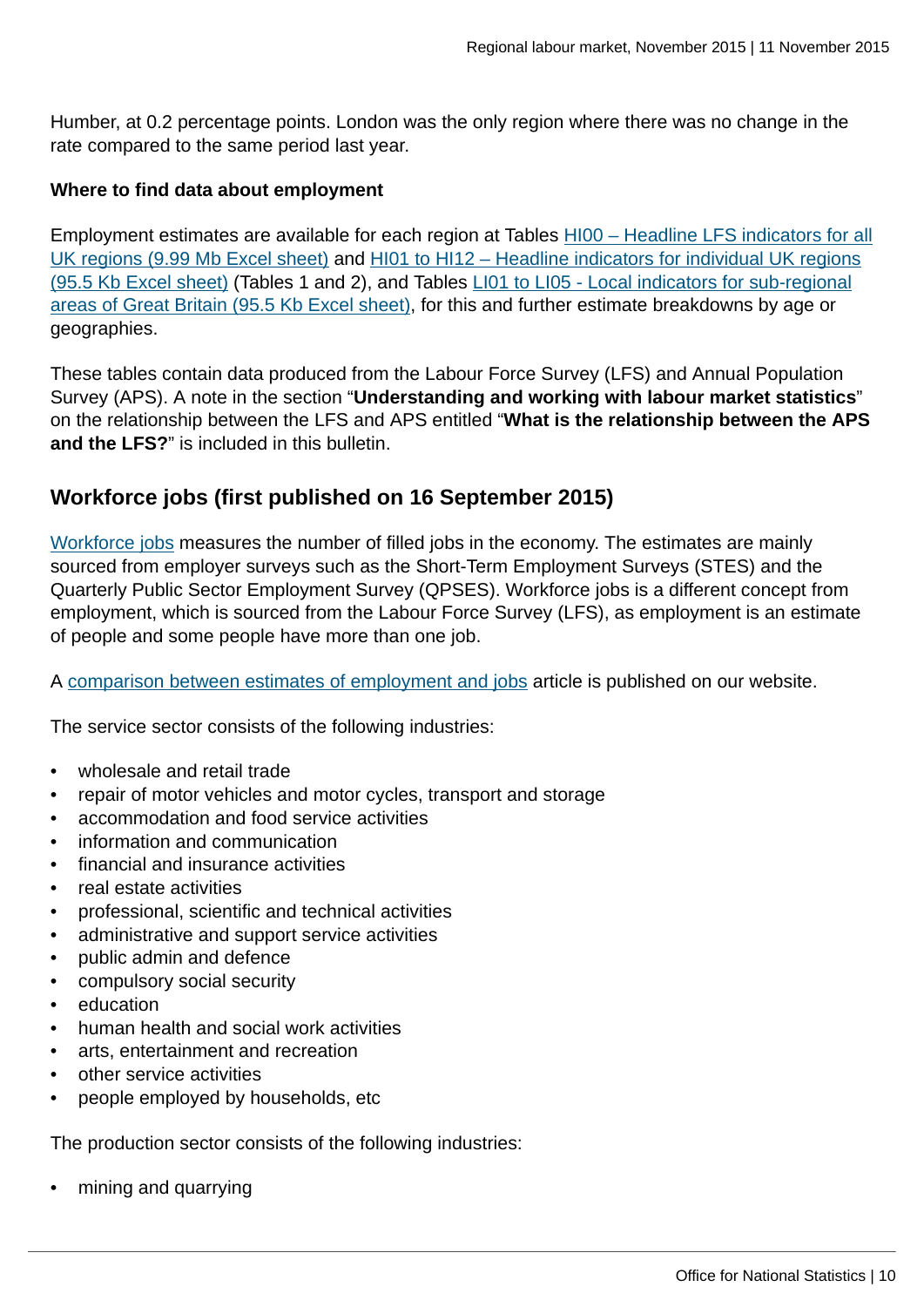- manufacturing
- electricity, gas, steam and air conditioning supply
- water supply, sewerage, waste and remediation activities

The "other" sector consists of agriculture, forestry, and fishing and construction industries.

The Northern Ireland self-employed component of the workforce jobs are published by NISRA as part of the economic and labour market statistics.

#### **Regional workforce jobs**

Workforce jobs increased in 8 of the 12 regions of the UK between March and June 2015. The largest increase of 37,000 was in Yorkshire and The Humber, followed by London, which increased by 35,000.

The largest decrease of 23,000 was in the North West, followed by the South West, which decreased by 15,000.

Compared with the same month last year (June 2014), the largest increase in workforce jobs was in London, with an increase of 66,000. This was also the largest overall change. The only decrease was in Scotland, at 8,000.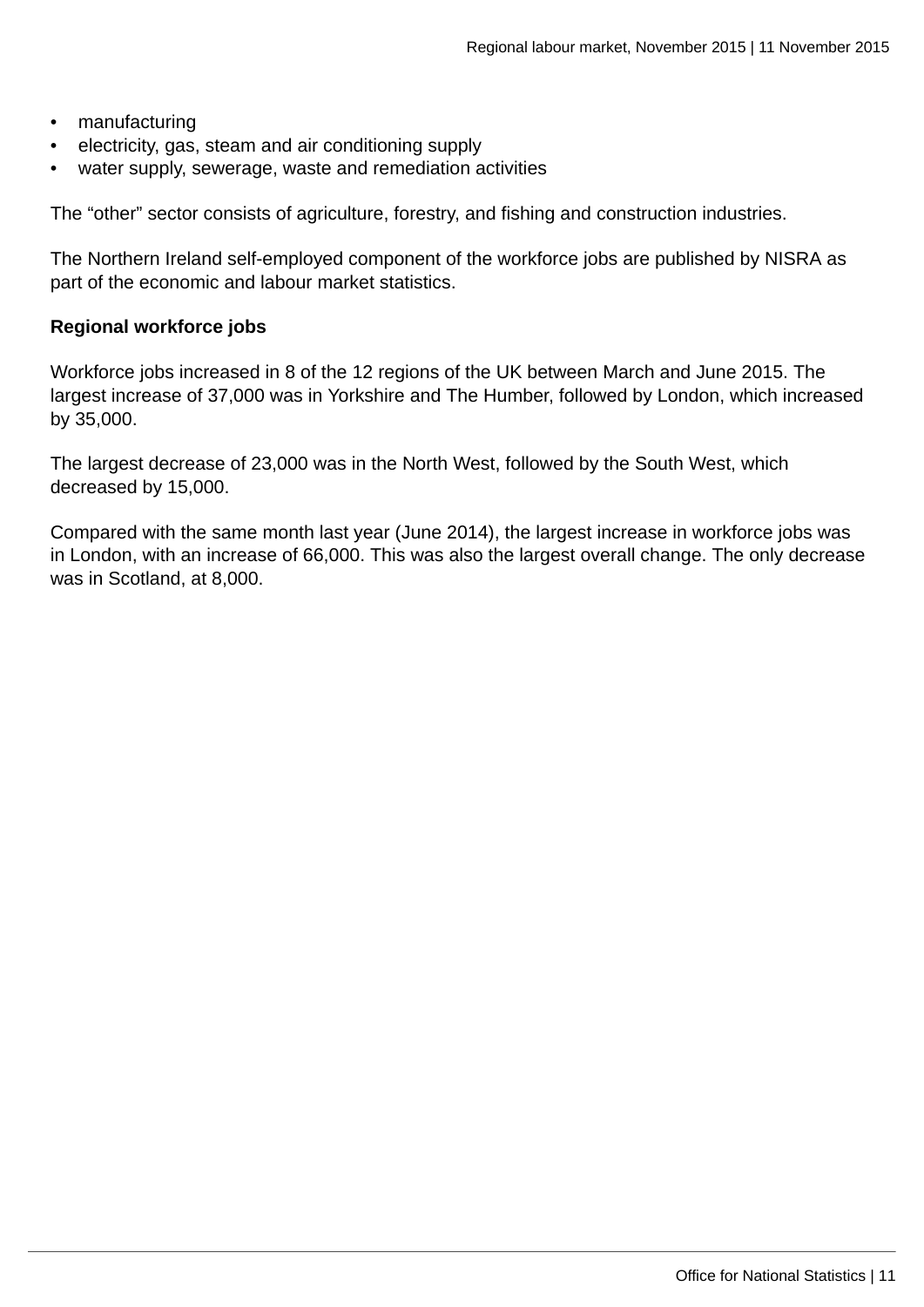**Figure 2: Change in workforce jobs, by region, seasonally adjusted, June 2014 and June 2015** UK regions



Source: Short Term Employment Survey (GAPS) - Office for National Statistics

## **Download chart**

**XLS** [XLS format](http://www.ons.gov.uk:80/ons/rel/subnational-labour/regional-labour-market-statistics/november-2015/chd-2.xls) (17 Kb)

The East Midlands had the highest proportion of jobs in the production sector, at 13.7%, whilst London had the lowest proportion, at 2.9%. This is due to London having primarily service-based industries within its region, such as financial and administrative sectors.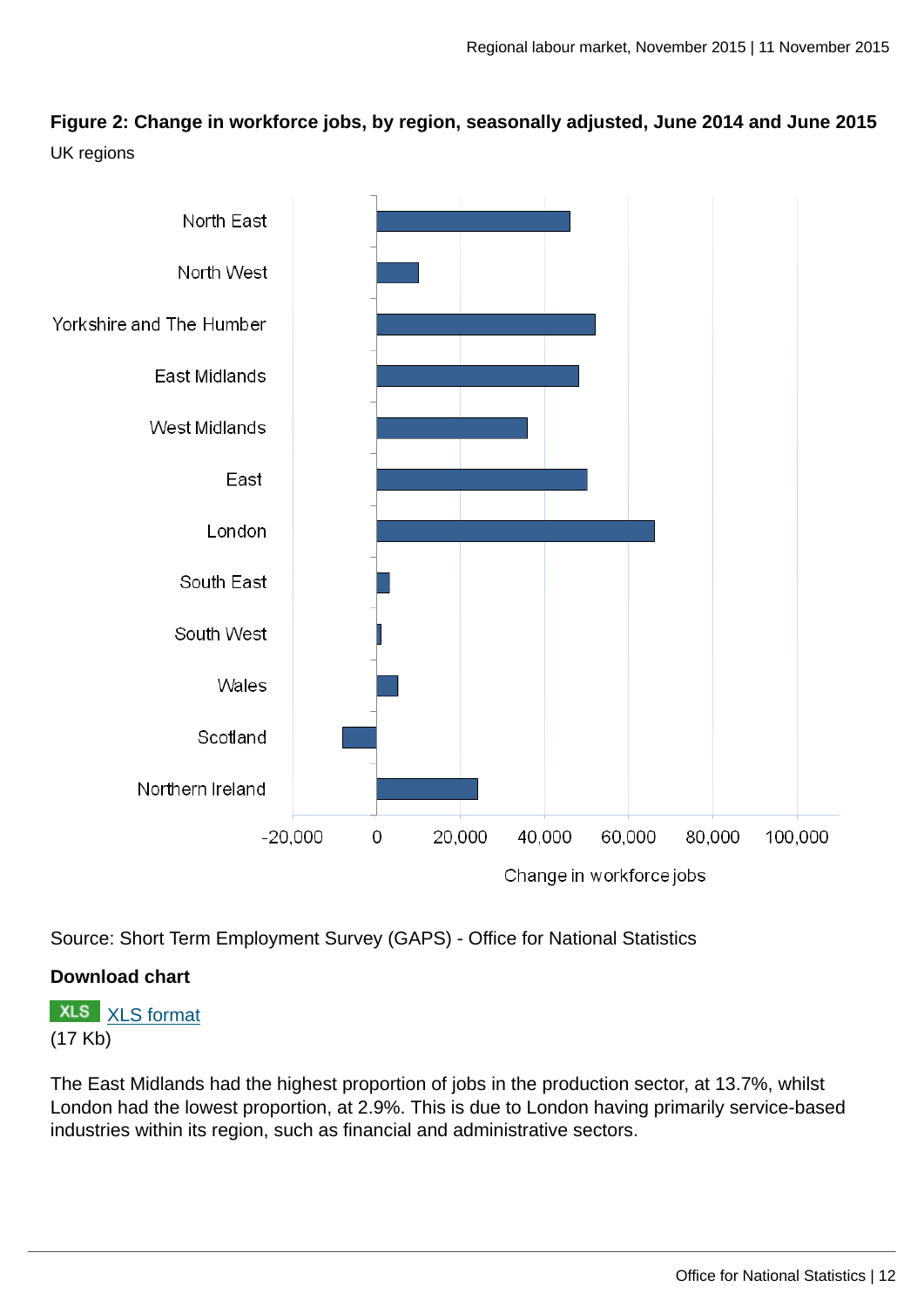For the service sector, London had the highest proportion, at 91.7%, whilst Wales had the lowest proportion, at 78.1%. The service sector currently accounts for 83.5% of the total workforce jobs in the UK.



# **Figure 3: Proportion of workforce jobs by broad industry group, by region, June 2015** UK regions

Source: Short Term Employment Survey (GAPS) - Office for National Statistics

# **Download chart**

**XLS** [XLS format](http://www.ons.gov.uk:80/ons/rel/subnational-labour/regional-labour-market-statistics/november-2015/chd-3.xls) (23 Kb)

# **Where to find data about workforce jobs**

Workforce jobs estimates are available for each region at Tables [HI01 to HI12 – Headline indicators](http://www.ons.gov.uk:80/ons/rel/subnational-labour/regional-labour-market-statistics/november-2015/rft-guide-to-tables-november-2015.xls) [for individual UK regions \(95.5 Kb Excel sheet\)](http://www.ons.gov.uk:80/ons/rel/subnational-labour/regional-labour-market-statistics/november-2015/rft-guide-to-tables-november-2015.xls) (Tables 4 and 5).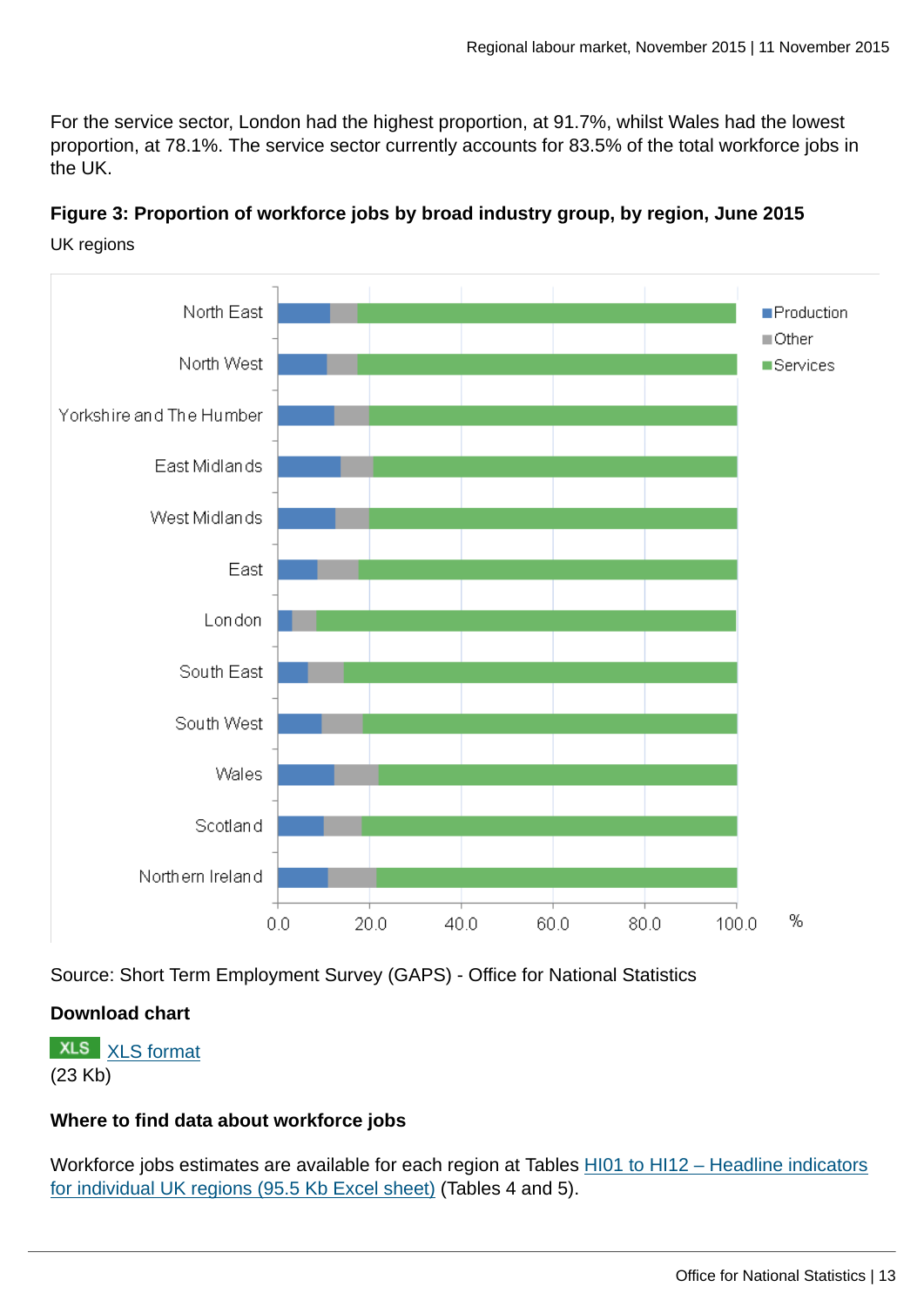While comparable estimates for workforce jobs by industry begin in 1978, there is information back to 1841, based on census data, not comparable with the latest estimates, available from [2011](http://www.ons.gov.uk:80/ons/rel/census/2011-census-analysis/170-years-of-industry/170-years-of-industrial-changeponent.html) [Census Analysis, 170 years of industry](http://www.ons.gov.uk:80/ons/rel/census/2011-census-analysis/170-years-of-industry/170-years-of-industrial-changeponent.html) on our website.

# **Actual hours worked (first published on 14 October 2015)**

[Actual hours worked](http://www.ons.gov.uk:80/ons/rel/lms/labour-market-guidance/guide-to-labour-market-statistics/guide-to-hours-worked.html) measures the number of hours worked in the economy. Changes in actual hours worked reflect changes in the number of people in employment and the average hours worked by those people.

## **Regional actual hours worked**

For the period July 2014 to June 2015, the UK region with the highest average actual weekly hours worked, for all workers, was in Northern Ireland, at 33.5 hours, followed by London, at 33.2 hours and the West Midlands, at 32.4 hours. The lowest was in the North East, at 31.4 hours, followed by Wales and the South West, both at 31.5 hours.

The UK regions with the largest increase in the average hours worked, compared to the same period last year (July 2013 to June 2014) were the East Midlands, West Midlands, the South West and Northern Ireland, all with an increase of 0.3 hours, with percentage increases of 1.0% and 0.9% for the East Midlands and West Midlands respectively and 0.8% for both the South West and Northern Ireland. This was followed by the North West and Wales, both with an increase of 0.2 hours (0.6%). The largest decrease in the average hours worked, were in London, with a decrease of 0.5 hours (1.5%) and Yorkshire and The Humber and the South East, with a decrease of 0.2 hours (0.5% and 0.7% respectively).

The region with the highest average actual weekly hours worked in full-time jobs, was in Northern Ireland, at 38.1 hours, a decrease of 0.5% compared to the same period last year. The lowest was Scotland, at 36.7 hours, which has decreased by 0.7%. For part-time jobs, the region with the highest average hours worked was Northern Ireland, at 17.3 hours and the lowest was the South East, at 15.3 hours.

For men the region with the highest average hours worked was in Northern Ireland, at 39.1 hours and for women it was in London, at 28.5 hours. The largest difference in average hours worked between men and women was in Northern Ireland, where men worked on average 11.8 more hours a week than women. The largest change compared to the same period last year (July 2013 to June 2014), was seen for women in the West Midlands, where the average hours worked increased by 2.6%; an increase from 26.7 hours to 27.4 hours per week.

The region with the largest difference in total hours worked between men and women was in London, where men worked a total of 32.0 million more hours than women. The regions with the smallest difference were in the North East and Northern Ireland, where men worked only 7.0 million more hours than women.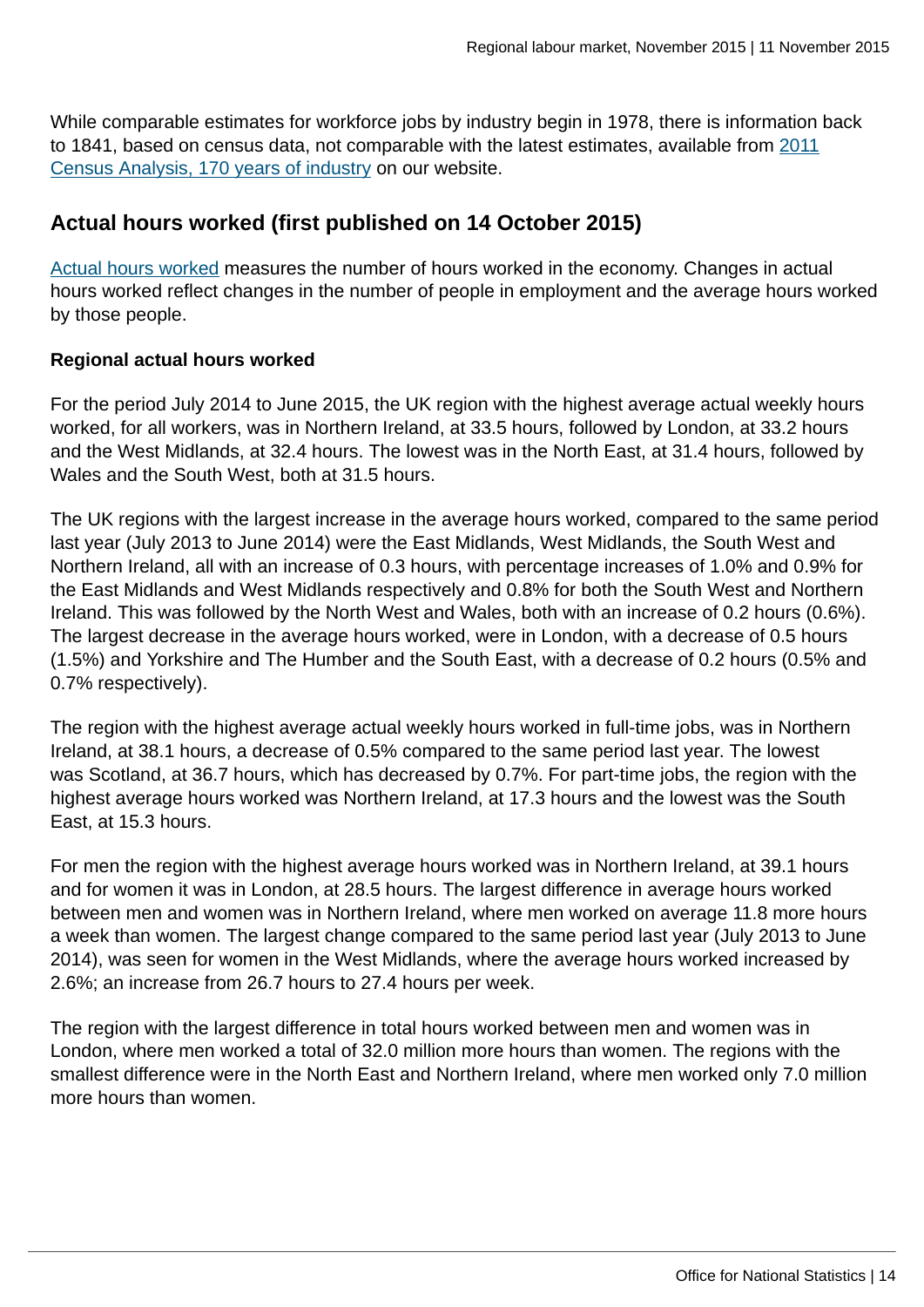# **Figure 4: Average (mean) actual weekly hours of work, by region and by sex, July 2014 to June 2015**

UK regions



## Source: Annual Population Survey (APS) - Office for National Statistics

#### **Download chart**

**XLS** [XLS format](http://www.ons.gov.uk:80/ons/rel/subnational-labour/regional-labour-market-statistics/november-2015/chd-4.xls) (25.5 Kb)

## **Where to find data about hours worked**

Hours worked estimates are available for each region at Tables [HI01 to HI12 – Headline indicators](http://www.ons.gov.uk:80/ons/rel/subnational-labour/regional-labour-market-statistics/november-2015/rft-guide-to-tables-november-2015.xls) [for individual UK regions \(95.5 Kb Excel sheet\)](http://www.ons.gov.uk:80/ons/rel/subnational-labour/regional-labour-market-statistics/november-2015/rft-guide-to-tables-november-2015.xls) (Table 6). These estimates are based on data from the Annual Population Survey (APS)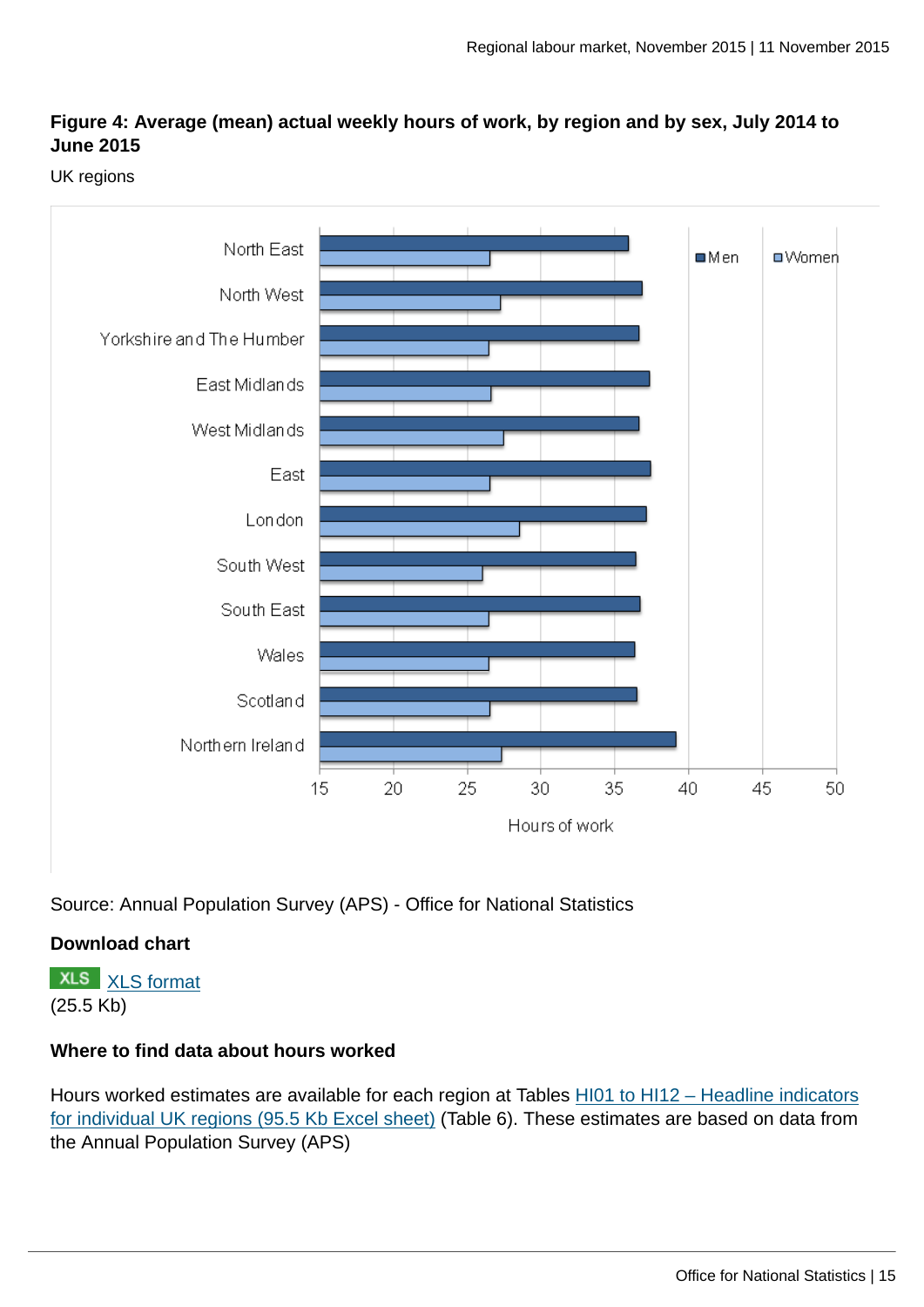The national data is also available at Tables 7 and 7(1) of the UK labour market statistical bulletin at Tables [Hour1 - Actual weekly hours worked \(seasonally adjusted\) \(223.5 Kb Excel sheet\)](http://www.ons.gov.uk:80/ons/rel/lms/labour-market-statistics/november-2015/table-hour01-sa.xls) and [Hour2 – Usual weekly hours worked \(seasonally adjusted\). \(580 Kb Excel sheet\)](http://www.ons.gov.uk:80/ons/rel/lms/labour-market-statistics/november-2015/table-hour02-sa.xls) These estimates are based on data from the Labour Force Survey (LFS).

# **Unemployment**

[Unemployment](http://www.ons.gov.uk:80/ons/rel/lms/labour-market-guidance/guide-to-labour-market-statistics/guide-to-unemployment.html) measures people without a job who have been actively seeking work within the last 4 weeks and are available to start work within the next 2 weeks.

## **Regional unemployment**

Regional estimates for the unemployment rate are quite volatile, which needs to be allowed for when considering the pattern of change over time.

The unemployment rate for people aged 16 and over for the UK was 5.3%, for the period July to September 2015. This is a decrease of 0.3 percentage points from the previous period (April to June 2015).

The UK region with the highest rate was the North East, at 8.6%. This was also the region with the highest rate, for the same period last year, at 9.2%. The next highest rates were seen in London, at 6.4%, and Wales, at 6.1%. The regions with the lowest rates were the South East and the South West, both at 3.9%, followed by the East of England, at 4.2% and the East Midlands, at 4.4%.

The unemployment rate estimates are not showing any unusual movements with the majority of regions showing moderate decreases. The regions with the largest decrease in the unemployment rate on the previous period (April to June 2015), were Yorkshire and The Humber, the South East, the North West and Northern Ireland, all at 0.6 percentage points, followed by the South West, at 0.5 percentage points and the West Midlands and the East of England, both at 0.4 percentage points. The exceptions are in the North East, with an increase of 0.5 percentage points, followed by Scotland, with an increase of 0.4 percentage points and Wales, with an increase of 0.2 percentage points.

For the North East the unemployment rate has been increasing recently, although recent figures suggest that this pattern may be flattening off. For all other regions the general pattern is still for flat or gently decreasing unemployment rates.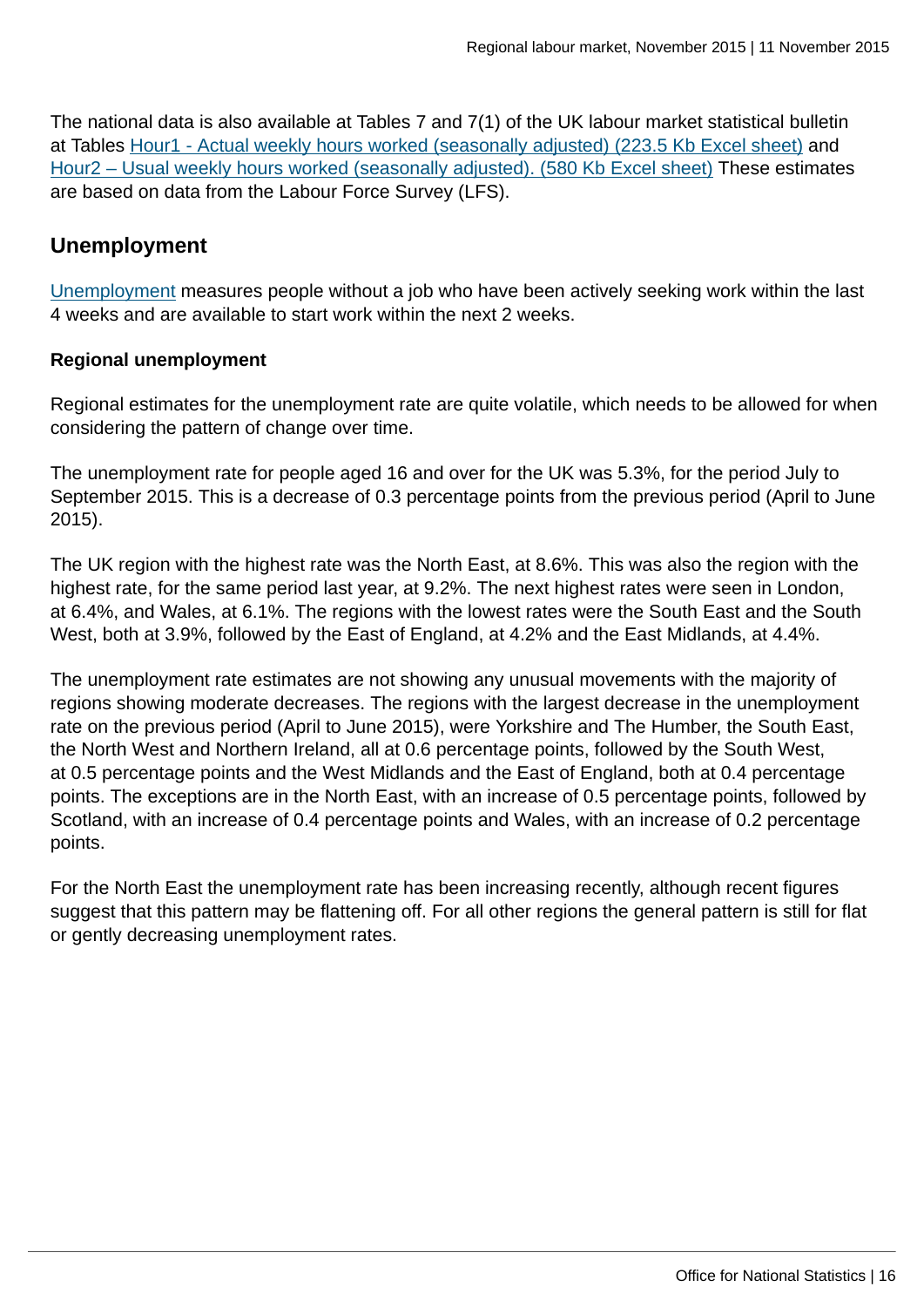# **Figure 5: Unemployment rates by region, seasonally adjusted, July to September 2015** UK regions



# Source: Labour Force Survey - Office for National Statistics

## **Download chart**

**XLS** [XLS format](http://www.ons.gov.uk:80/ons/rel/subnational-labour/regional-labour-market-statistics/november-2015/chd-5.xls) (17.5 Kb)

Most regions are showing decreases in the unemployment rate compared with a year ago, with the exception of London and Scotland, which have increased by 0.2 and 0.1 percentage points respectively. The largest decreases were in the West Midlands, at 1.6 percentage points, Yorkshire and The Humber, at 1.3 percentage points and the East Midlands, at 1.2 percentage points. The smallest decrease in the rate was in Northern Ireland, at 0.1 percentage point.

An interactive chart showing [regional unemployment rates over time](http://www.ons.gov.uk/ons/interactive/unemployment-rate-by-region---dvc7/index.html) is available on our website.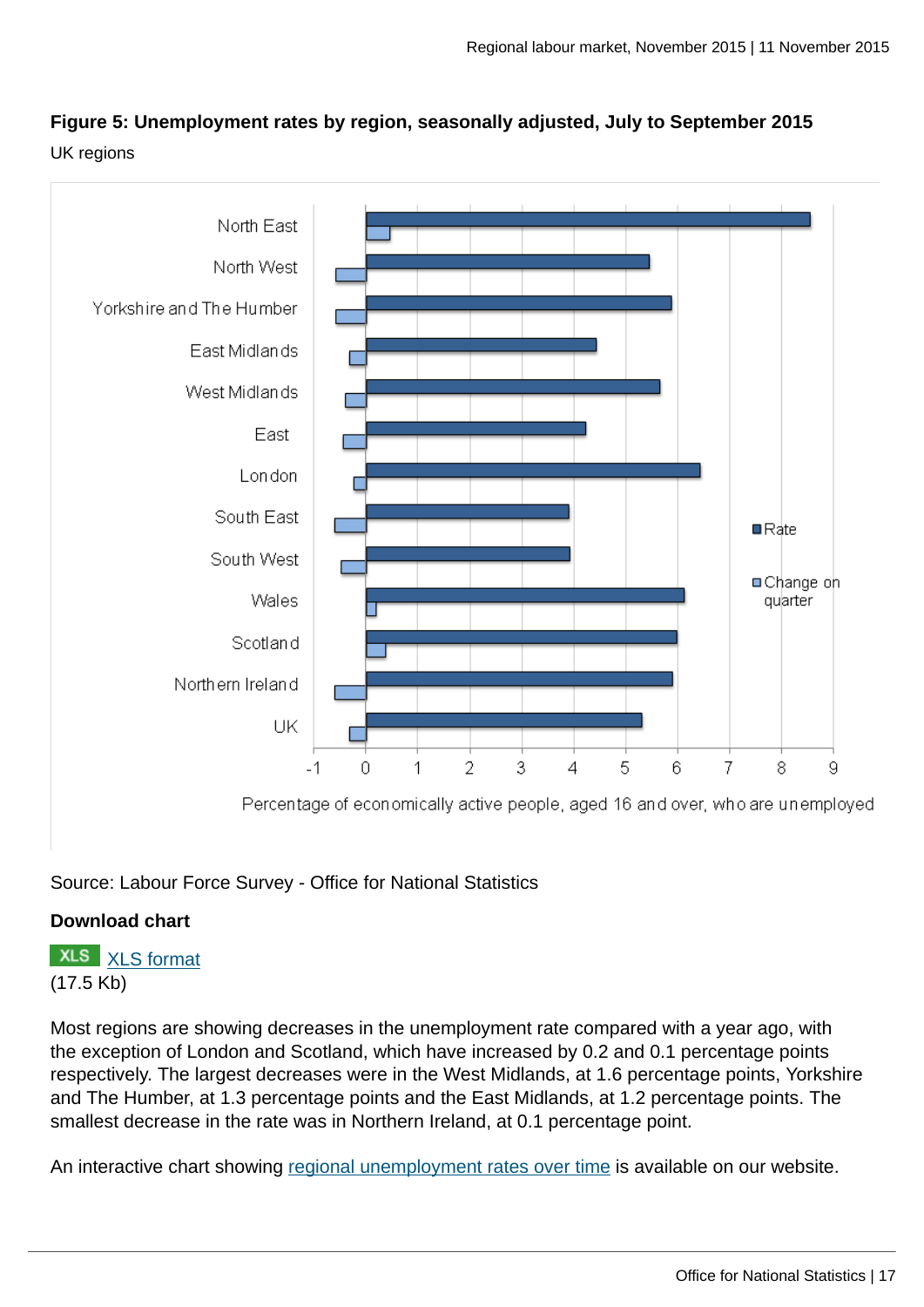## **Where to find data about unemployment**

Unemployment estimates are available for each region at Tables [HI00 – Headline LFS indicators](http://www.ons.gov.uk:80/ons/rel/subnational-labour/regional-labour-market-statistics/november-2015/rft-lm-hi00-november-2015.xls) [for all UK regions \(9.99 Mb Excel sheet\)](http://www.ons.gov.uk:80/ons/rel/subnational-labour/regional-labour-market-statistics/november-2015/rft-lm-hi00-november-2015.xls) and [HI01 to HI12 – Headline indicators for individual UK](http://www.ons.gov.uk:80/ons/rel/subnational-labour/regional-labour-market-statistics/november-2015/rft-guide-to-tables-november-2015.xls) [regions \(95.5 Kb Excel sheet\)](http://www.ons.gov.uk:80/ons/rel/subnational-labour/regional-labour-market-statistics/november-2015/rft-guide-to-tables-november-2015.xls) (Table 2(2)), and Tables [LI01 to LI05 – Local indicators for sub](http://www.ons.gov.uk:80/ons/rel/subnational-labour/regional-labour-market-statistics/november-2015/rft-guide-to-tables-november-2015.xls)[regional areas of Great Britain \(95.5 Kb Excel sheet\)](http://www.ons.gov.uk:80/ons/rel/subnational-labour/regional-labour-market-statistics/november-2015/rft-guide-to-tables-november-2015.xls), for further estimate breakdowns by age or geographies.

These tables contain data produced from the LFS and APS. A note in the section "**Understanding and working with Labour Market Statistics**" on the relationship between the LFS and APS entitled "**What is the relationship between the APS and the LFS?**" is included in this bulletin.

# **Claimant Count (experimental statistics)**

## **Special note: Changes to the Claimant Count**

In editions of this statistical bulletin prior to June 2015, the headline measure of the Claimant Count included claimants of Jobseeker's Allowance (JSA) only. Since the June 2015 edition, the headline measure of the Claimant Count includes some claimants of Universal Credit as well as JSA claimants. These Universal Credit estimates are still being developed by the Department for Work and Pensions. We have therefore decided that the Claimant Count estimates including Universal Credit (which have been published as an alternative measure since July 2014) will continue to be designated as experimental statistics even though they are now the headline measure.

The coverage of the Universal Credit estimates does not precisely match the Claimant Count definition, because it includes some claimants who are not required to seek work.

## **What is the Claimant Count?**

The [Claimant Count](http://www.ons.gov.uk:80/ons/rel/lms/labour-market-guidance/guide-to-labour-market-statistics/guide-to-claimant-count.html) measures the number of people claiming benefit principally for the reason of being unemployed:

- from November 2013, the Claimant Count includes all out of work Universal Credit claimants as well as all JSA claimants
- between May 2013 and October 2013, the Claimant Count includes all claimants of Universal Credit (including those who were in work) as well as all JSA claimants
- between October 1996 and April 2013, the Claimant Count is a count of the number of people claiming Jobseeker's Allowance (JSA)
- between January 1971 (when comparable estimates start) and September 1996, it is an estimate of the number of people who would have claimed unemployment-related benefits if Jobseeker's Allowance had existed at that time

Ideally only those Universal Credit claimants who are out of work and required to seek work should be included in the Claimant Count, but it is not currently possible to produce estimates on this basis. The Claimant Count therefore currently includes some out of work claimants of Universal Credit who are not required to look for work; for example, due to illness or disability.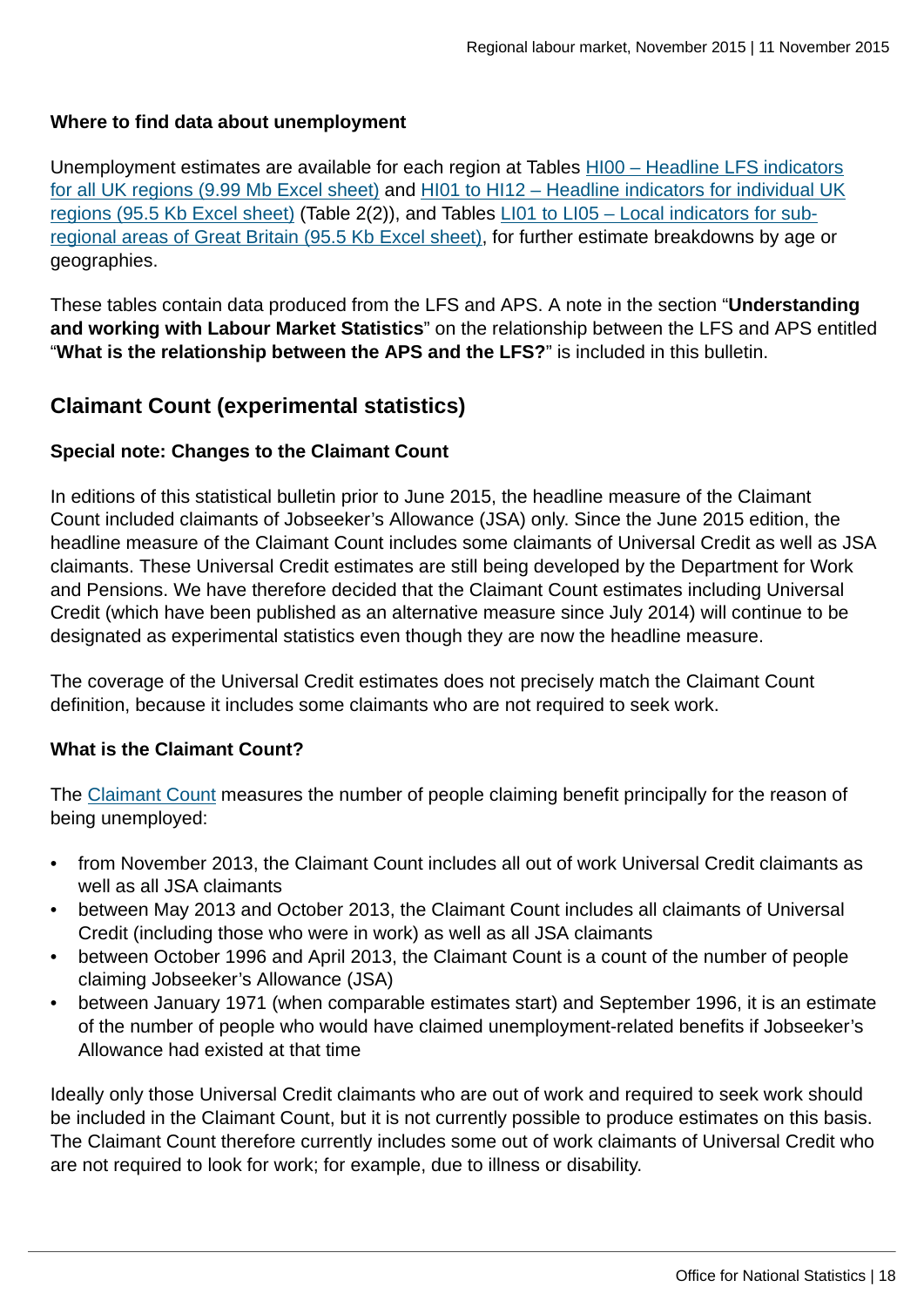The Claimant Count includes people who claim unemployment-related benefits but who do not receive payment. For example, some claimants will have had their benefits stopped for a limited period of time by Jobcentre Plus. Some people claim JSA in order to receive National Insurance Credits.

See "**Notes for Claimant Count**" 1,2,3,4,5 at the end of this section and background notes for further details.

#### **Regional Claimant Count**

The seasonally adjusted Claimant Count rate for the UK was 2.3% in October 2015; unchanged from September 2015, with the level up 3,300.

The UK region with the highest rate was Northern Ireland, at 4.4%; a decrease of 0.1 percentage point from the previous month. The next highest rates were in the North East, at 3.9%, Wales and the North West, both at 3.1% and Yorkshire and The Humber, at 3.0%. Northern Ireland was also the region with the highest rate for the same period last year, at 5.8%.

The region with the lowest rate was the South East, at 1.2%, followed by the South West, at 1.4% and the East of England, at 1.6%. The largest change in the Claimant Count level from the previous month was seen in the North West, with an increase of 3,400, along with Northern Ireland, which decreased by 1,000. The North West is the region where the roll-out of Universal Credit is furthest progressed, which makes this region an exception, compared to the other regions, which are generally showing small increases or decreases.

The Claimant Count levels for men are also showing a mixture of increases and decreases across most regions of the UK. Notably, the largest change in the Claimant Count level for men is in the North West, which has increased by 1,900. Wales is the only region where the level has remained unchanged. The levels for women are also showing small changes, again with the exception of the North West, where the level increased by 1,500.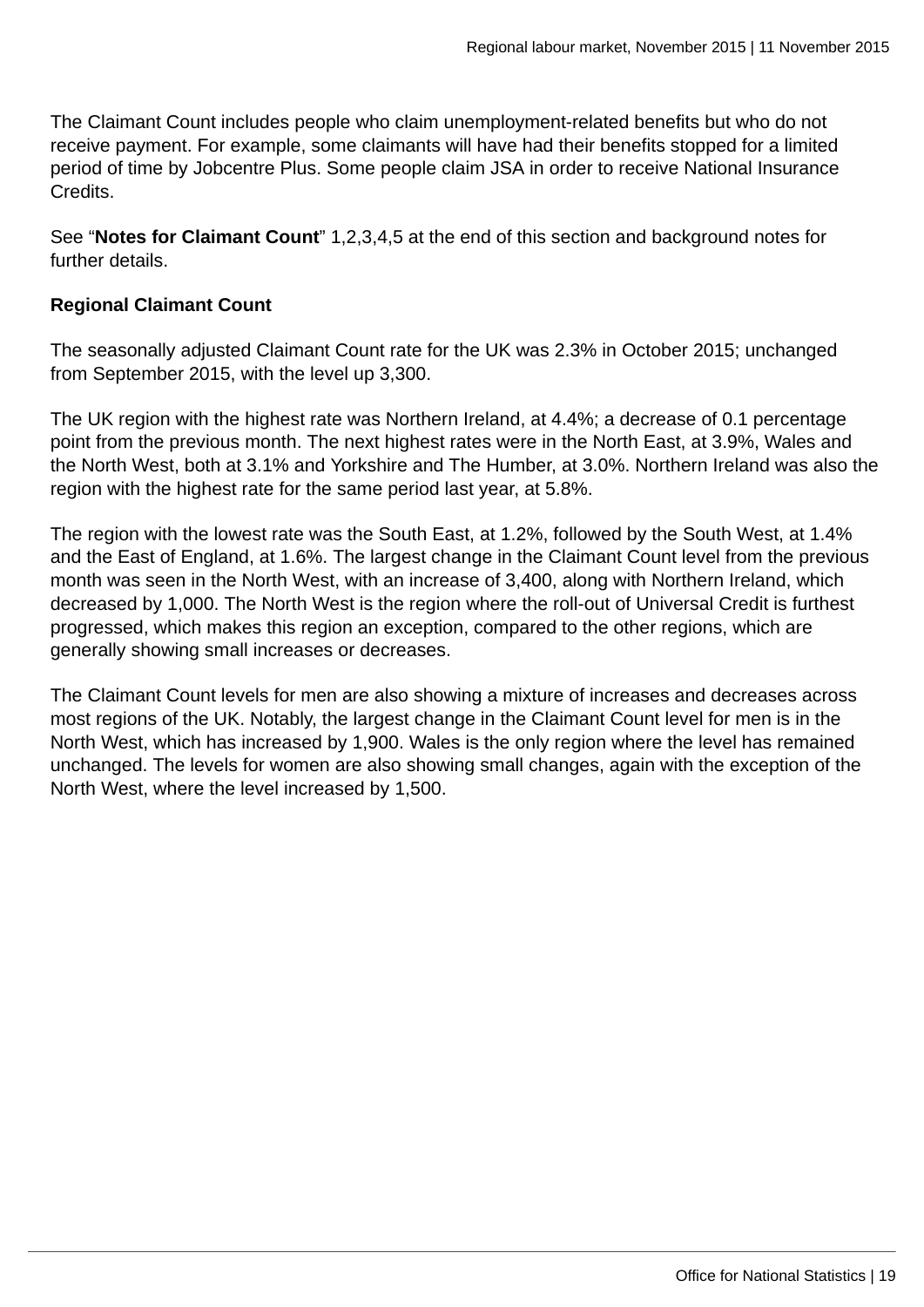## **Figure 6: Claimant Count rates by region, seasonally adjusted, October 2015**

UK regions



## Source: Department for Work and Pensions

#### **Download chart**

**XLS** [XLS format](http://www.ons.gov.uk:80/ons/rel/subnational-labour/regional-labour-market-statistics/november-2015/chd-6.xls) (17 Kb)

## **Notes for Claimant Count**

- 1. The Claimant Count now includes people claiming Universal Credit. The background notes to this statistical bulletin have further details.
- 2. The Claimant Count includes people who claim Jobseeker's Allowance but who do not receive payment. For example, some claimants will have had their benefits stopped for a limited period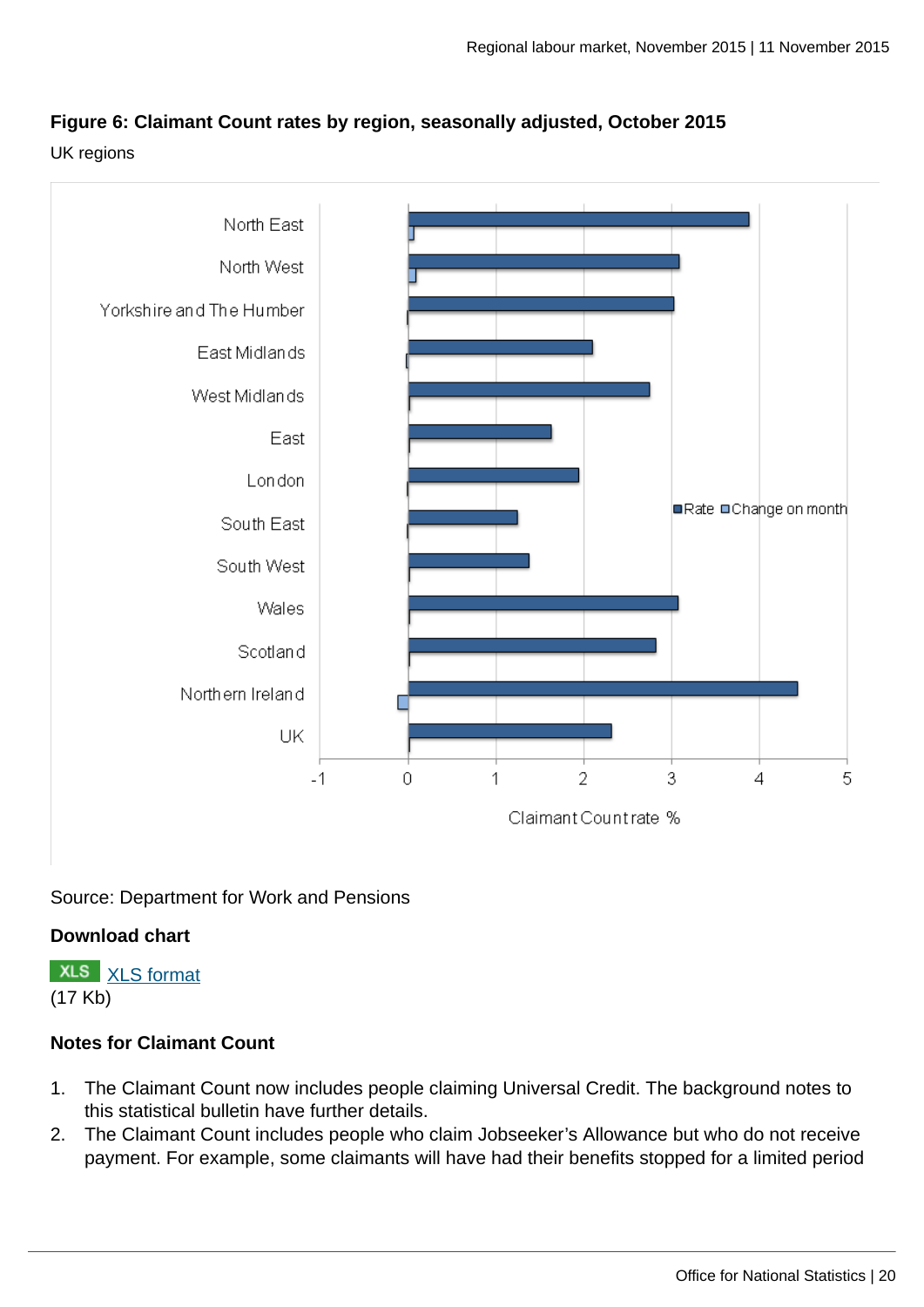of time by Jobcentre Plus; this is known as "sanctioning". Some people claim Jobseeker's Allowance in order to receive National Insurance Credits.

- 3. An article explaining how [unemployment and the Claimant Count \(140.7 Kb Pdf\)](http://www.ons.gov.uk:80/ons/guide-method/method-quality/specific/labour-market/claimant-count/unemployment-and-the-claimant-count.pdf) series are defined and measured and the difference between the 2 series is available, along with an article to help users [interpret labour market statistics](http://www.ons.gov.uk:80/ons/rel/lms/labour-market-guidance/interpreting-labour-market-statistics/index.html) and highlight some common misunderstandings.
- 4. Universal Credit has not yet been introduced in Northern Ireland and so the "Claimant Count" for Northern Ireland will only be the number of people claiming Jobseeker's Allowance.
- 5. Estimates of Claimant Count by region are available on a comparable basis back to April 1974. The figures from April 1974 to September 1996 are estimates of the number of people who would have claimed unemployment-related benefits if JSA had existed. The national records start in 1971, and some data back to 1881 (which do not have National Statistics status) are available from the "Historic Data" worksheet within data table [CLA01 – Claimant Count](http://www.ons.gov.uk:80/ons/rel/lms/labour-market-statistics/november-2015/table-cla01.xls) [\(experimental statistics\) \(282 Kb Excel sheet\)](http://www.ons.gov.uk:80/ons/rel/lms/labour-market-statistics/november-2015/table-cla01.xls) in the UK Labour Market bulletin.

## **Where to find data about Claimant Count**

Claimant Count estimates are available for each region at Tables [HI01 to HI12 – Headline indicators](http://www.ons.gov.uk:80/ons/rel/subnational-labour/regional-labour-market-statistics/november-2015/rft-guide-to-tables-november-2015.xls) [for individual UK regions \(95.5 Kb Excel sheet\)](http://www.ons.gov.uk:80/ons/rel/subnational-labour/regional-labour-market-statistics/november-2015/rft-guide-to-tables-november-2015.xls) (Table 7) and at Tables CC01 - Claimant Count by [unitary and local authority \(212.5 Kb Excel sheet\)](http://www.ons.gov.uk:80/ons/rel/subnational-labour/regional-labour-market-statistics/november-2015/rft-lm-table-cc01-november-2015.xls) and CC02 - Claimant Count by parliamentary [constituency \(267.5 Kb Excel sheet\)](http://www.ons.gov.uk:80/ons/rel/subnational-labour/regional-labour-market-statistics/november-2015/rft-lm-table-cc02-november-2015.xls) for further estimate breakdowns by geographies.

Tables showing estimates of Jobseeker's Allowance are still available at [HI01 to HI12 – Headline](http://www.ons.gov.uk:80/ons/rel/subnational-labour/regional-labour-market-statistics/november-2015/rft-guide-to-tables-november-2015.xls) [indicators for individual UK regions \(95.5 Kb Excel sheet\)](http://www.ons.gov.uk:80/ons/rel/subnational-labour/regional-labour-market-statistics/november-2015/rft-guide-to-tables-november-2015.xls) (Tables 7(1), 8 and 8(2)), and in Tables [JSA01 – Jobseeker's Allowance for local and unitary authorities in the UK \(260 Kb Excel sheet\)](http://www.ons.gov.uk:80/ons/rel/subnational-labour/regional-labour-market-statistics/november-2015/rft-lm-table-jsa01-november-2015.xls), [JSA02 – Jobseeker's Allowance for Westminster parliamentary constituencies in the UK \(633 Kb](http://www.ons.gov.uk:80/ons/rel/subnational-labour/regional-labour-market-statistics/november-2015/rft-lm-table-jsa02-november-2015.xls) [Excel sheet\)](http://www.ons.gov.uk:80/ons/rel/subnational-labour/regional-labour-market-statistics/november-2015/rft-lm-table-jsa02-november-2015.xls), [JSA02.1 – Jobseeker's Allowance for Scottish parliamentary constituencies \(122 Kb](http://www.ons.gov.uk:80/ons/rel/subnational-labour/regional-labour-market-statistics/november-2015/rft-lm-table-jsa02-1-november-2015.xls) [Excel sheet\)](http://www.ons.gov.uk:80/ons/rel/subnational-labour/regional-labour-market-statistics/november-2015/rft-lm-table-jsa02-1-november-2015.xls) and [JSA03 – Jobseeker's Allowance for Local Enterprise Partnerships in England \(99](http://www.ons.gov.uk:80/ons/rel/subnational-labour/regional-labour-market-statistics/november-2015/rft-lm-table-jsa03-november-2015.xls) [Kb Excel sheet\)](http://www.ons.gov.uk:80/ons/rel/subnational-labour/regional-labour-market-statistics/november-2015/rft-lm-table-jsa03-november-2015.xls), for further estimate breakdowns by sub-regional geographic areas. However these estimates are not designated as National Statistics. The back data for Jobseeker's Allowance, at a regional level, is available from [Nomis.](http://www.ons.gov.uk/ons/external-links/other/nomis.html) Workplace-based denominators used for the Claimant Count are also available at Table [\(S03\) – Claimant Count denominators \(147.5 Kb Excel sheet\)](http://www.ons.gov.uk:80/ons/rel/subnational-labour/regional-labour-market-statistics/november-2015/rft-lm-cc-denominators-2015.xls).

# **Economic inactivity**

[Economically inactive](http://www.ons.gov.uk:80/ons/rel/lms/labour-market-guidance/guide-to-labour-market-statistics/guide-to-economic-inactivity.html) people are not in employment but do not meet the internationally accepted definition of unemployment. This is because they have not been seeking work within the last 4 weeks and/or they are unable to start work within the next 2 weeks.

## **Regional economic inactivity**

The inactivity rate for people aged from 16 to 64 for the UK was 22.0%, for the period July to September 2015. This is an decrease of 0.1 percentage points from the previous period (April to June 2015).The UK region with the highest rate was Northern Ireland, at 27.7%, followed by the North East, at 25.2%. The region with the lowest rate was the South West, at 18.9%, followed by the East of England, at 19.0% and the South East, at 19.6%.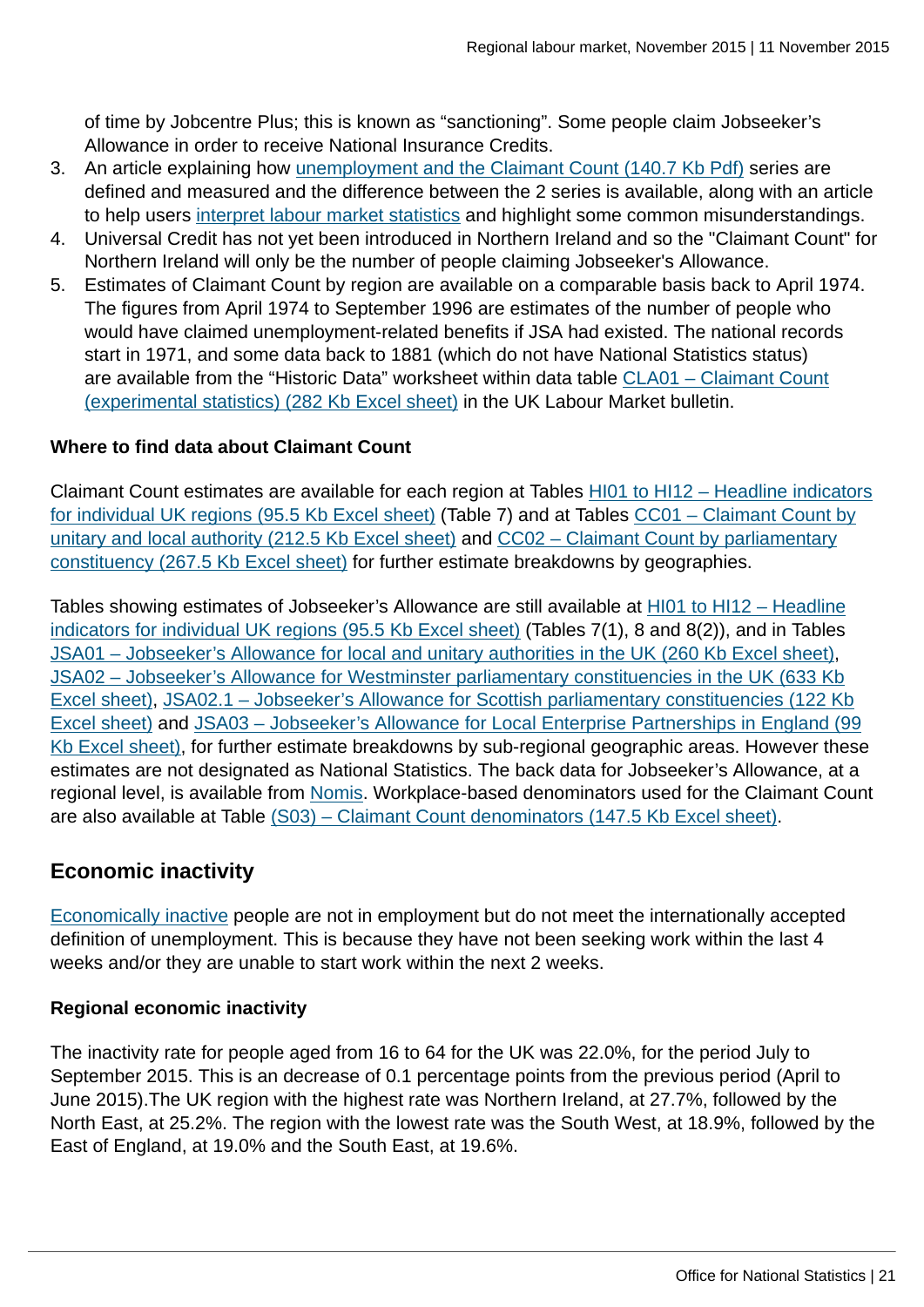The region with the largest increase in the inactivity rate on the previous period (April to June 2015), was the South West, with an increase of 0.9 percentage points, followed by the East Midlands and Wales, both at 0.4 percentage points and Yorkshire and The Humber and Northern Ireland, both at 0.3 percentage points. The North West had the largest decrease in the rate, with a decrease of 0.7 percentage points, followed by the North East, at 0.5 percentage points.

Over the year, the region with the largest increase in the inactivity rate was Yorkshire and The Humber and the North East, both with an increase of 1.3 percentage points, followed by Northern Ireland, with an increase of 0.7 percentage points and the East Midlands, with an increase of 0.3 percentage points. The largest decrease in the rate was in Wales, at 1.5 percentage points, followed by the North West and the South West, both at 1.0 percentage point.

Northern Ireland also had the highest inactivity rate, at 27.0%, in the same period in 2014, increasing by 0.7 percentage points over the last year. The rate is now 5.7 percentage points higher than the UK rate.

# **Figure 7: Economic inactivity by region and comparison year on year, seasonally adjusted, July to September 2014 and July to September 2015**

UK regions



Source: Labour Force Survey - Office for National Statistics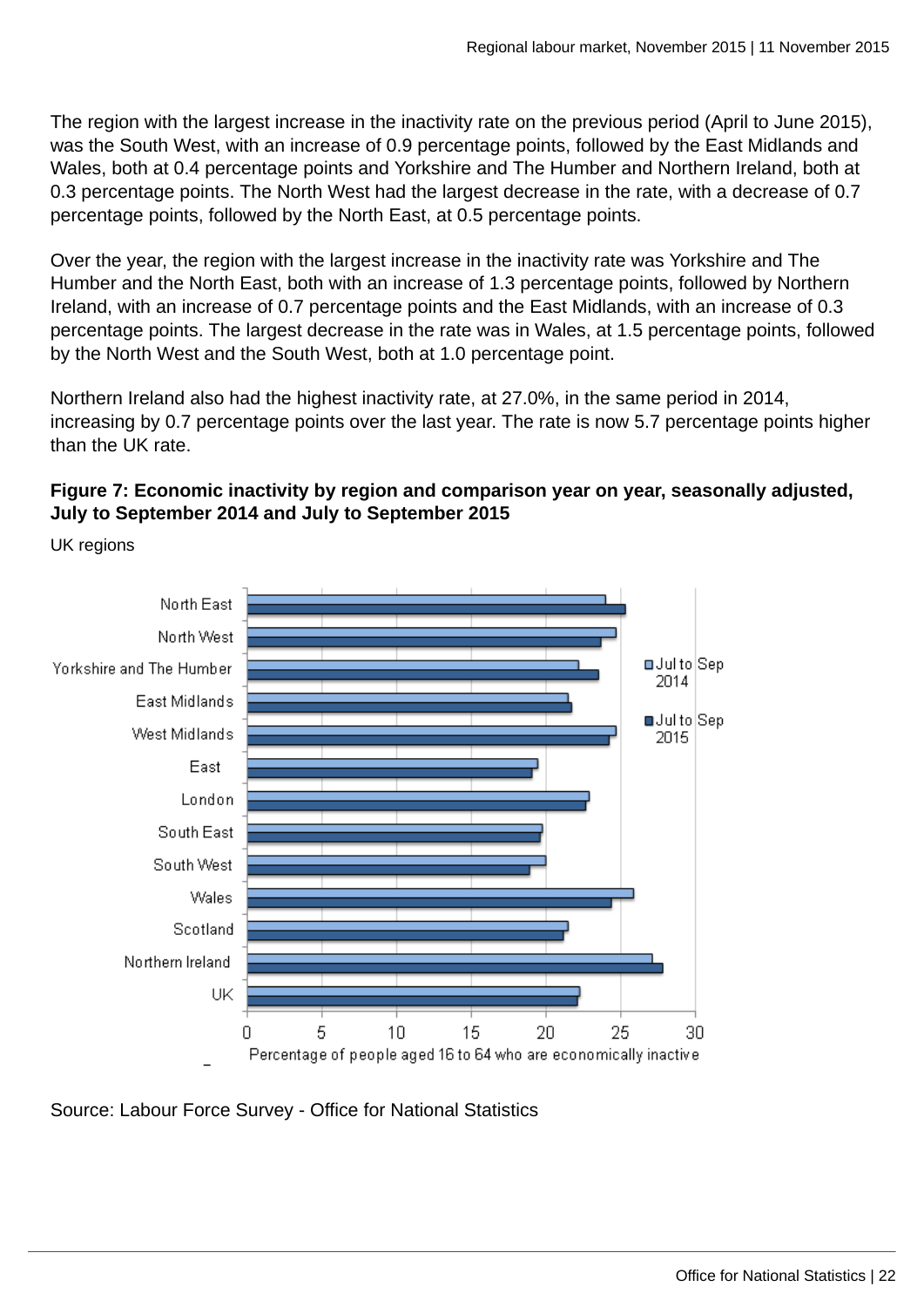#### **Download chart**

**XLS** [XLS format](http://www.ons.gov.uk:80/ons/rel/subnational-labour/regional-labour-market-statistics/november-2015/chd-7.xls) (17.5 Kb)

#### **Where to find data about economic inactivity**

Inactivity estimates are available for each region at Tables [HI00 – Headline LFS indicators for all](http://www.ons.gov.uk:80/ons/rel/subnational-labour/regional-labour-market-statistics/november-2015/rft-lm-hi00-november-2015.xls) [UK regions \(9.99 Mb Excel sheet\)](http://www.ons.gov.uk:80/ons/rel/subnational-labour/regional-labour-market-statistics/november-2015/rft-lm-hi00-november-2015.xls) and HI01 to HI12 - Headline indicators for individual UK regions [\(95.5 Kb Excel sheet\)](http://www.ons.gov.uk:80/ons/rel/subnational-labour/regional-labour-market-statistics/november-2015/rft-guide-to-tables-november-2015.xls) (Tables 10 and 11), and Tables [LI01 to LI05 – Local indicators for sub-regional](http://www.ons.gov.uk:80/ons/rel/subnational-labour/regional-labour-market-statistics/november-2015/rft-guide-to-tables-november-2015.xls) [areas of Great Britain \(95.5 Kb Excel sheet\)](http://www.ons.gov.uk:80/ons/rel/subnational-labour/regional-labour-market-statistics/november-2015/rft-guide-to-tables-november-2015.xls), for further estimate breakdowns by age, reason or geographies.

These tables contain data produced from the LFS and APS. A note in the section "**Understanding and working with labour market statistics**" on the relationship between the LFS and APS entitled "**What is the relationship between the APS and the LFS?"** is included in this bulletin.

## **Local labour market indicators**

Local labour market indicators cover employment, unemployment, economic inactivity, Jobseeker's Allowance and jobs density, for sub-regional geographic areas such as local and unitary authorities, counties and regions in the UK for the most recent 12 month period available of the Annual Population Survey (APS). The job density of an area is the number of jobs per head, of resident population, aged 16 to 64.

#### **Indicators from the Annual Population Survey (first published on 14 October 2015)**

For the period July 2014 to June 2015, the UK local authorities with the highest employment rate in Great Britain were Winchester, at 87.4%, the Orkney Islands, at 86.3%, Eastleigh, at 85.3% and Hart in Hampshire at, 84.5%. The City of London is the local authority with the lowest rate, at 49.7%, followed by Liverpool at 59.7%; these are the only 2 local authorities with an employment rate lower than 60%. For the same period last year, the highest rates were in Eden in Cumbria, at 87.0% and Dacorum, at 85.4%; these areas are now 82.1% and 79.5%, respectively.

For the period July 2014 to June 2015, the local authority with the highest unemployment rate in Great Britain was Middlesbrough, at 10.7%, followed by Kingston upon Hull, at 10.5% and Hartlepool, Wolverhampton, and Barking and Dagenham, all at 10.4%. The local authorities with the lowest rate were Stratford-on-Avon, Harrogate and Eden in Cumbria, all at 2.2%, followed by Derbyshire Dales, at 2.3% and Hart in Hampshire and South Northamptonshire, both at 2.4%. These were followed by 5 local authorities, all at 2.5%, 4 local authorities, all at 2.6% and a further 11 local authorities, all under 3.0%. For the same period last year, there were only 7 local authorities with a rate of less than 3.0%.

#### **Indicators using Claimant Count data (experimental statistics)**

In October 2015, excluding the Isles of Scilly, the UK local authorities with the lowest proportion of the population, aged from 16 to 64 years, claiming Jobseeker's Allowance or out-of-work Universal Credit, were Stratford-on-Avon, at 0.3%, followed by Surrey Heath, South Oxfordshire, Mid Sussex,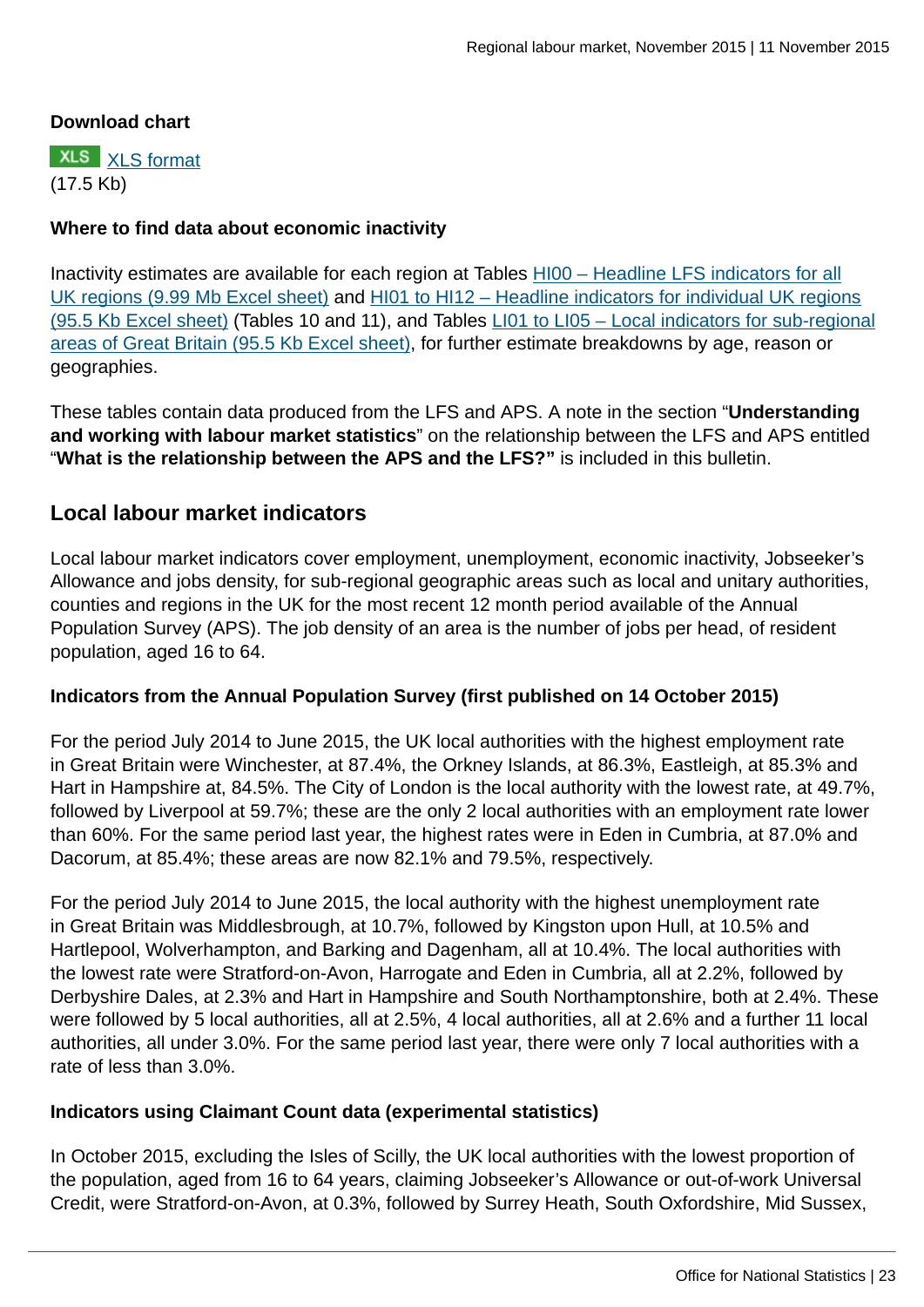Hart in Hampshire and Elmbridge, all at 0.4%, followed by 15 local authorities, all at 0.5% and 26 other local authorities, all at 0.6%. There were a further 67 local authorities with a proportion of less than 1.0%.

The proportion was highest in Derry and Strabane, at 6.7%, followed by Belfast, at 4.5%. The next highest rates were in Middlesbrough, at 4.3%, Hartlepool, at 4.2%, and South Tyneside and Birmingham, both at 4.1%, which are the local authorities with the highest rates in Great Britain. There were a further 25 local authorities with a proportion of 3.0% or more in the UK.

Currently it's not possible to produce a detailed map for local areas using Claimant Count based on claimants of Jobseeker's Allowance and Universal Credit. Consequently, the local authority map in Figure 8 reflects claimants of Jobseeker's Allowance only, which will be affected by the roll-out of Universal Credit.

#### **Figure 8: Jobseeker's Allowance map, October 2015**

**Proportion of people aged 16 to 64 claiming Jobseeker's Allowance in local authorities in the UK**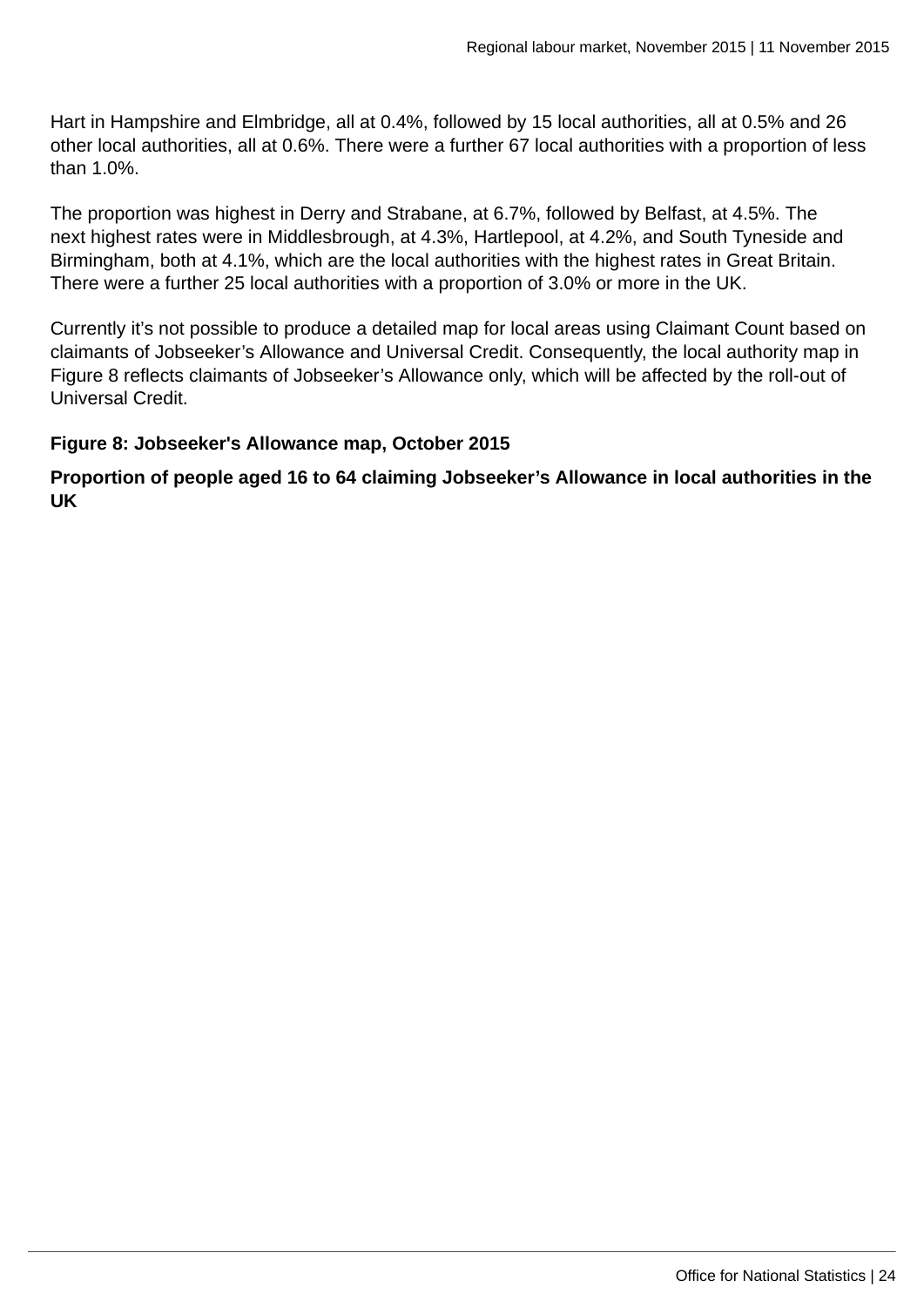

**.**

Contains Ordnance Survey data © Crown copyright and database right 2015.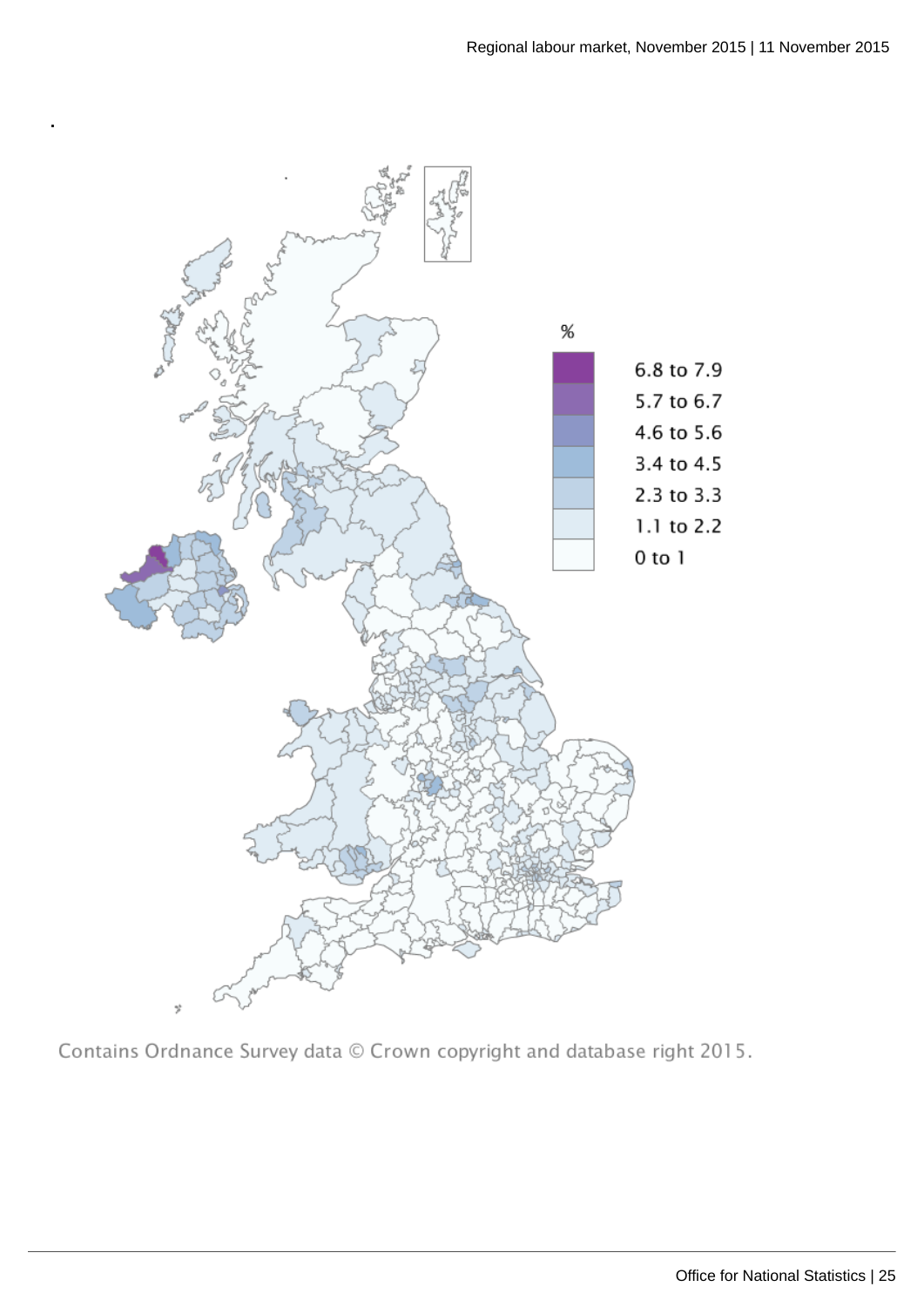An interactive version of this map showing [Jobseeker's Allowance proportions by local authority over](http://www.ons.gov.uk/ons/interactive/theme-pages/index.html) [time](http://www.ons.gov.uk/ons/interactive/theme-pages/index.html) is available. It shows Jobseeker's Allowance proportions for males, females, 18 to 24 year olds and those claiming for over 12 months.

#### **Job densities (first published on 17 April 2015)**

The job density of an area is the number of jobs per head, of resident population, aged 16 to 64. In 2013, the highest jobs density in Great Britain was the City of London, at 81.79 and the lowest was East Renfrewshire, at 0.40. Westminster (4.35), Camden (2.15) and Islington (1.36), all in London, were the next highest jobs densities. The highest jobs density outside London was Watford, at 1.32. After East Renfrewshire, the lowest jobs densities were Lewisham, at 0.41, followed by Barking and Dagenham, at 0.44 and East Dunbartonshire, Waltham Forest, Redbridge and Haringey, all at 0.45.

#### **Where to find data about local labour market indicators**

APS estimates are available at Tables [LI01 to LI05 – Local indicators for sub-regional areas of](http://www.ons.gov.uk:80/ons/rel/subnational-labour/regional-labour-market-statistics/november-2015/rft-guide-to-tables-november-2015.xls) [Great Britain \(95.5 Kb Excel sheet\)](http://www.ons.gov.uk:80/ons/rel/subnational-labour/regional-labour-market-statistics/november-2015/rft-guide-to-tables-november-2015.xls) and Claimant Count estimates are available at Tables [CC01 –](http://www.ons.gov.uk:80/ons/rel/subnational-labour/regional-labour-market-statistics/november-2015/rft-lm-table-cc01-november-2015.xls) [Claimant Count by unitary and local authority \(212.5 Kb Excel sheet\)](http://www.ons.gov.uk:80/ons/rel/subnational-labour/regional-labour-market-statistics/november-2015/rft-lm-table-cc01-november-2015.xls) and [CC02 – Claimant Count by](http://www.ons.gov.uk:80/ons/rel/subnational-labour/regional-labour-market-statistics/november-2015/rft-lm-table-cc02-november-2015.xls) [parliamentary constituency \(267.5 Kb Excel sheet\)](http://www.ons.gov.uk:80/ons/rel/subnational-labour/regional-labour-market-statistics/november-2015/rft-lm-table-cc02-november-2015.xls) in this statistical bulletin.

These tables contain data produced from the APS. A note in the section "**Understanding and working with labour market statistics**" on the relationship between the LFS and APS entitled "**What is the relationship between the APS and the LFS?**" is included in this bulletin.

# **Where to find more information about labour market statistics**

## **Other tables within the regional labour market release:**

[Guide to tables in regional labour market statistical bulletin \(95.5 Kb Excel sheet\)](http://www.ons.gov.uk:80/ons/rel/subnational-labour/regional-labour-market-statistics/november-2015/rft-guide-to-tables-november-2015.xls)

[Summary of headline indicators \(S01\) \(141.5 Kb Excel sheet\)](http://www.ons.gov.uk:80/ons/rel/subnational-labour/regional-labour-market-statistics/november-2015/rft-lm-regional-summary-november-2015.xls)

[Sampling variability and revisions summary \(S02\) \(142.5 Kb Excel sheet\)](http://www.ons.gov.uk:80/ons/rel/subnational-labour/regional-labour-market-statistics/november-2015/rft-sampling-november-2015.xls)

[Model based estimates of unemployment \(M01\) \(3.25 Mb Excel sheet\)](http://www.ons.gov.uk:80/ons/rel/subnational-labour/regional-labour-market-statistics/november-2015/rft-model-based-m01-november-2015.xls)

[Estimates of employment by age \(experimental statistics\) \(X01\) \(6.96 Mb Excel sheet\)](http://www.ons.gov.uk:80/ons/rel/subnational-labour/regional-labour-market-statistics/november-2015/rft-lfs-reg-x01-november-2015.xls)

[Estimates of unemployment by age \(experimental statistics\) \(X02\) \(6.92 Mb Excel sheet\)](http://www.ons.gov.uk:80/ons/rel/subnational-labour/regional-labour-market-statistics/november-2015/rft-lfs-reg-x02-november-2015.xls)

[Estimates of inactivity by age \(experimental statistics\) \(X03\) \(6.95 Mb Excel sheet\)](http://www.ons.gov.uk:80/ons/rel/subnational-labour/regional-labour-market-statistics/november-2015/rft-lfs-reg-x03-november-2015.xls)

[Regional public and private sector employment \(RPUB1\) \(153 Kb Excel sheet\)](http://www.ons.gov.uk:80/ons/rel/subnational-labour/regional-labour-market-statistics/november-2015/rft-lm-table-rpub1-november-2015.xls)

# **Other regularly published labour market releases:**

- [UK labour market statistics](http://www.ons.gov.uk:80/ons/rel/lms/labour-market-statistics/index.html)
- [Public sector employment](http://www.ons.gov.uk:80/ons/rel/pse/public-sector-employment/index.html)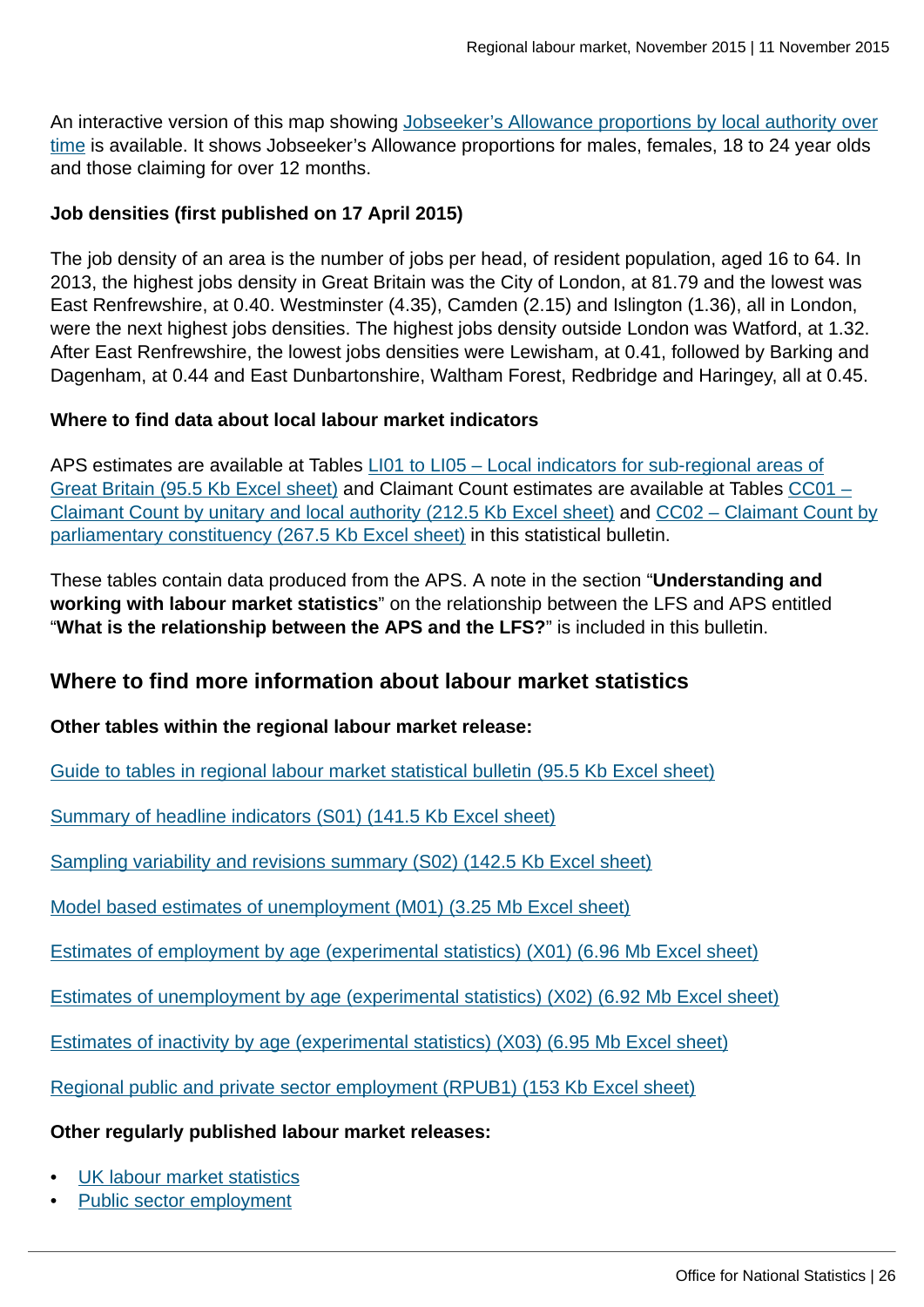- [Young people not in employment, education or training \(NEET\)](http://www.ons.gov.uk:80/ons/rel/lms/young-people-not-in-education--employment-or-training--neets-/index.html)
- [Labour productivity](http://www.ons.gov.uk:80/ons/rel/productivity/labour-productivity/index.html)
- [Annual survey of hours and earnings \(ASHE\)](http://www.ons.gov.uk:80/ons/rel/ashe/annual-survey-of-hours-and-earnings/index.html)
- [Business register and employment survey \(BRES\)](http://www.ons.gov.uk:80/ons/rel/bus-register/business-register-employment-survey/index.html)
- [regional and local area statistics are also available at NOMIS®](http://www.ons.gov.uk:80/ons/external-links/nomis.html)

We have also produced:

- [ad hoc data and analysis](http://www.ons.gov.uk:80/ons/about-ons/business-transparency/freedom-of-information/what-can-i-request/published-ad-hoc-data/labour/index.html)
- [methodological articles](http://www.ons.gov.uk:80/ons/guide-method/method-quality/specific/labour-market/articles-and-reports/index.html)

#### **Historic articles published in Economic and Labour Market Review and Labour Market Trends**

Articles about labour market statistics were published in Labour Market Trends (up until 2006) and in Economic and Labour Market Review (from 2007 to 2011). Editions of [Labour Market Trends](http://www.ons.gov.uk:80/ons/rel/lms/labour-market-trends--discontinued-/index.html) are available from July 2001 until December 2006 when the publication was discontinued. Editions of [Economic and Labour Market](http://www.ons.gov.uk:80/ons/rel/elmr/economic-and-labour-market-review/index.html) Review are available from the first edition, published in January 2007, up until the last edition published in May 2011.

# **Quality information**

One indication of the reliability of the main indicators in this bulletin can be obtained by monitoring the size of revisions. These summary measures are available in Table [S02 regional labour market](http://www.ons.gov.uk:80/ons/rel/subnational-labour/regional-labour-market-statistics/november-2015/rft-sampling-november-2015.xls) [sampling variability \(142.5 Kb Excel sheet\)](http://www.ons.gov.uk:80/ons/rel/subnational-labour/regional-labour-market-statistics/november-2015/rft-sampling-november-2015.xls) spreadsheet and show the size of revisions over the last 5 years.

The revised data may be subject to sampling or other sources of error. Our standard presentation is to show 5 years worth of revisions (that is, 60 observations for a monthly series, 20 for a quarterly series). Further information on the quality of and methods for workforce jobs estimates can be found in the [summary quality report \(295.4 Kb Pdf\).](http://www.ons.gov.uk:80/ons/guide-method/method-quality/quality/quality-information/labour-market/summary-quality-report-for-workforce-jobs.pdf)

#### **Other quality information**

[Quality and methodology information papers](http://www.ons.gov.uk/ons/guide-method/method-quality/quality/quality-information/social-statistics/quality-and-methodology-information-for-the-labour-force-survey--lfs-.pdf) for labour market statistics are available. Further information about the Labour Force Survey (LFS) is available from:

- the LFS user quide
- [LFS performance and quality monitoring reports](http://www.ons.gov.uk:80/ons/guide-method/method-quality/specific/labour-market/labour-force-survey-quality-measures/index.html)

# **Background notes**

1. **Changes in this month's bulletin**

There are no changes to this month's bulletin.

2. **Next month's bulletin**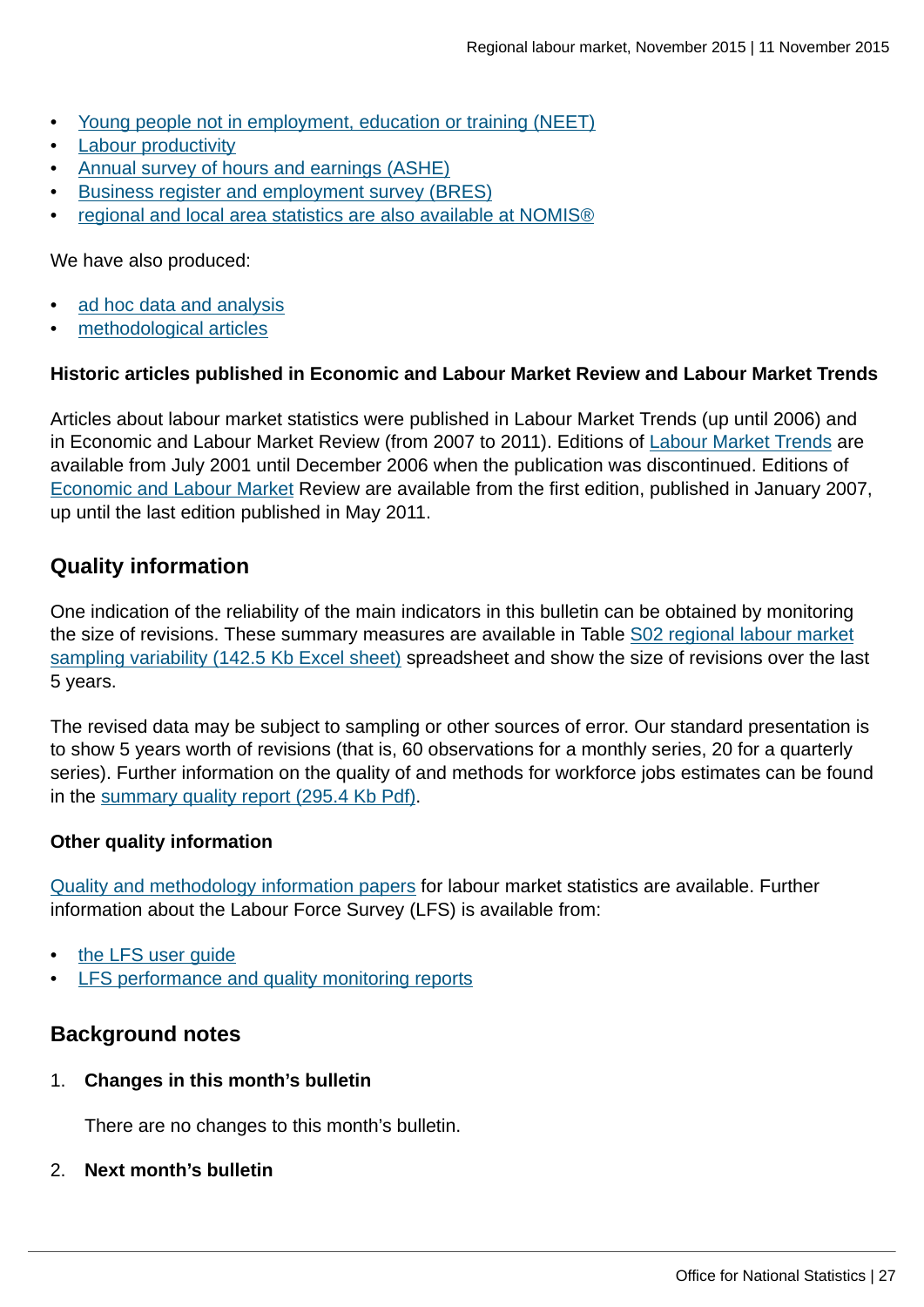In next month's release we intend to update Table LI04 to show the latest travel-to-work areas based on the 2011 Census.

We also plan to make revisions to estimates of Workforce Jobs going back several years. These revisions will be caused by benchmarking to the latest estimates from the annual Business Register and Employment Survey (BRES), updating seasonal factors and taking on board late information.

#### 3. **Incorporation of estimates of Universal Credit into the Claimant Count**

Since the June 2015 release, the headline measure of the Claimant Count has been changed to include some claimants of Universal Credit (UC) as well as JSA claimants, resulting in upward revisions to the Claimant Count. Previously the headline measure did not include UC claimants.

The Claimant Count measures the number of people claiming benefits principally for the reason of being unemployed. Between October 1996 and April 2013, the only unemployment-related benefit in the UK was Jobseeker's Allowance (JSA) and the Claimant Count was therefore a count of the number of people claiming JSA.

The introduction of Universal Credit started on 29 April 2013 with the introduction of this new benefit in one Jobcentre Plus office. This has been extended to further Jobcentre Plus offices across Great Britain. GOV.UK has a [list of Jobcentres where Universal Credit is available.](https://www.gov.uk/jobcentres-where-you-can-claim-universal-credit)

Universal Credit is replacing a number of means-tested benefits including the means-tested element of Jobseeker's Allowance (JSA). It will not replace contributory-based JSA.

Following a consultation in 2012, it was decided that, with the introduction of Universal Credit, the Claimant Count would include:

- people claiming contribution-based JSA (which is not affected by the introduction of Universal Credit)
- people claiming income-based JSA during the transition period while this benefit is being gradually phased out
- people claiming Universal Credit who are not working and who are subject to a full set of labour market jobseeker requirements, that is, required to be actively seeking work and available to start work

The experimental estimates of Universal Credit are still being developed by the Department for Work and Pensions and they currently include all out of work Universal Credit claimants including those who are not required to look for work (who should ideally be excluded from the Claimant Count).

The number of Jobcentre Plus offices introducing Universal Credit has increased substantially over the last few months. Consequently we have concluded that the experimental measure of the Claimant Count has now become the best estimate of the number of people claiming benefits principally for the reason of being unemployed. We are therefore no longer publishing 2 measures of the Claimant Count. Instead we are publishing a single measure of the Claimant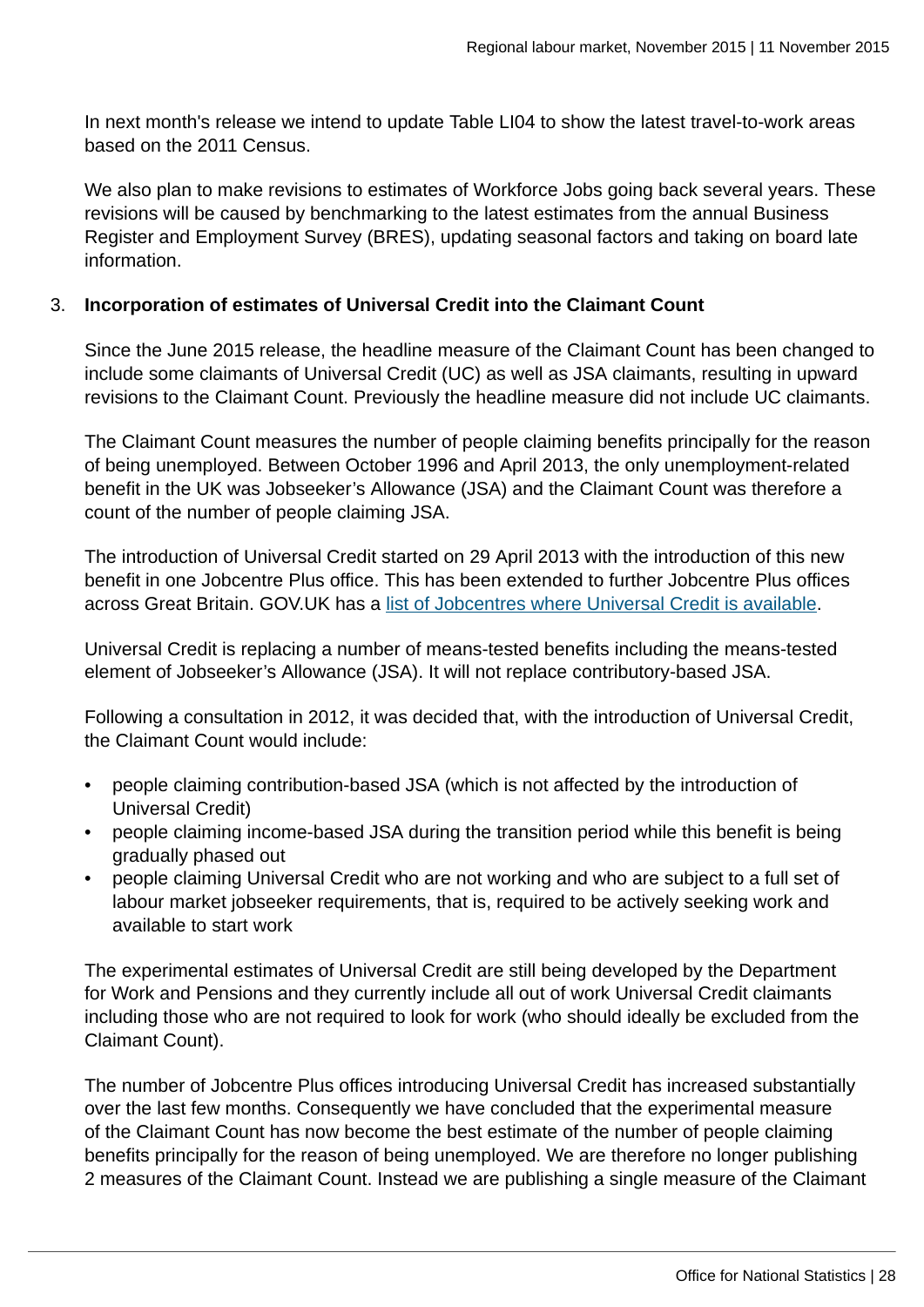Count which includes the experimental estimates of Universal Credit claimants. These experimental Claimant Count estimates are available at Reference Tables [HI01 to HI12 –](http://www.ons.gov.uk:80/ons/rel/subnational-labour/regional-labour-market-statistics/november-2015/rft-guide-to-tables-november-2015.xls) [Headline indicators for individual UK regions \(95.5 Kb Excel sheet\)](http://www.ons.gov.uk:80/ons/rel/subnational-labour/regional-labour-market-statistics/november-2015/rft-guide-to-tables-november-2015.xls) (Table 7).

It is not currently possible to produce estimates of inflows and outflows for the new measure of the Claimant Count, however, estimates of JSA inflows and outflows continue to be available and are available at Reference Tables [HI01 to HI12 – Headline indicators for individual UK](http://www.ons.gov.uk:80/ons/rel/subnational-labour/regional-labour-market-statistics/november-2015/rft-guide-to-tables-november-2015.xls) [regions \(95.5 Kb Excel sheet\)](http://www.ons.gov.uk:80/ons/rel/subnational-labour/regional-labour-market-statistics/november-2015/rft-guide-to-tables-november-2015.xls) (Table 7(1)).

Similarly, it is not currently possible to produce a regional age or duration breakdown for the new measure of the Claimant Count. Estimates of JSA by age and duration continue to be available and are now published at [HI01 to HI12 – Headline indicators for individual UK regions \(95.5 Kb](http://www.ons.gov.uk:80/ons/rel/subnational-labour/regional-labour-market-statistics/november-2015/rft-guide-to-tables-november-2015.xls)) [Excel sheet\)](http://www.ons.gov.uk:80/ons/rel/subnational-labour/regional-labour-market-statistics/november-2015/rft-guide-to-tables-november-2015.xls) (Tables 8 and 8(2)).

A breakdown for local geographies for the new measure of the Claimant Count is now available at Tables [CC01 – Claimant Count by unitary and local authority \(212.5 Kb Excel sheet\)](http://www.ons.gov.uk:80/ons/rel/subnational-labour/regional-labour-market-statistics/november-2015/rft-lm-table-cc01-november-2015.xls) and [CC02 – Claimant Count by parliamentary constituency \(267.5 Kb Excel sheet\).](http://www.ons.gov.uk:80/ons/rel/subnational-labour/regional-labour-market-statistics/november-2015/rft-lm-table-cc02-november-2015.xls) However, estimates of JSA continue to be available and are published at Tables [LI01 to LI05 – Local](http://www.ons.gov.uk:80/ons/rel/subnational-labour/regional-labour-market-statistics/november-2015/rft-guide-to-tables-november-2015.xls) [indicators for sub-regional areas of Great Britain \(95.5 Kb Excel sheet\)](http://www.ons.gov.uk:80/ons/rel/subnational-labour/regional-labour-market-statistics/november-2015/rft-guide-to-tables-november-2015.xls) and Tables [JSA01 to](http://www.ons.gov.uk:80/ons/rel/subnational-labour/regional-labour-market-statistics/november-2015/rft-guide-to-tables-november-2015.xls) [JSA03 – Jobseeker's Allowance for sub-regional areas of the UK \(95.5 Kb Excel sheet\).](http://www.ons.gov.uk:80/ons/rel/subnational-labour/regional-labour-market-statistics/november-2015/rft-guide-to-tables-november-2015.xls)

The JSA estimates published at data Tables [JSA01 to JSA03 – Jobseeker's Allowance for sub](http://www.ons.gov.uk:80/ons/rel/subnational-labour/regional-labour-market-statistics/november-2015/rft-guide-to-tables-november-2015.xls)[regional areas of the UK \(95.5 Kb Excel sheet\)](http://www.ons.gov.uk:80/ons/rel/subnational-labour/regional-labour-market-statistics/november-2015/rft-guide-to-tables-november-2015.xls) are no longer designated as National Statistics because they are no longer the best estimate of the number of people claiming unemployment related benefits, as explained in correspondence between the National Statistician and the UK Statistics Authority:

- [letter from National Statistician to UK Statistics Authority, 9 June 2015](http://www.statisticsauthority.gov.uk/reports---correspondence/correspondence/letter-from-john-pullinger-to-ed-humpherson-090615.pdf)
- [reply from UK Statistics Authority to National Statistician, 10 June 2015](http://www.statisticsauthority.gov.uk/reports---correspondence/correspondence/letter-from-ed-humpherson-to-john-pullinger-100615.pdf)

The article "Jobseeker's Allowance, Universal Credit and the Claimant Count: Changes to the measurement of the Claimant Count" provides further information and can be found on the [labour market articles and reports page](http://www.ons.gov.uk/ons/guide-method/method-quality/specific/labour-market/articles-and-reports/index.html).

#### 4. **Publication policy**

A list of the job titles of those given [pre-publication access](http://www.ons.gov.uk:80/ons/rel/subnational-labour/regional-labour-market-statistics/november-2015/pra.html) to the contents of this statistical bulletin is available on our website.

#### 5. **Special events**

We have published commentary, analysis and policy on "Special events" which may affect statistical outputs. For full details, go to the [Special events page](http://www.ons.gov.uk/ons/guide-method/method-quality/general-methodology/special-events-group/special-events-calendar/index.html) on our website.

6. Details of the policy governing the release of new data are available by visiting [www.statisticsauthority.gov.uk/assessment/code-of-practice/index.html](http://www.statisticsauthority.gov.uk/assessment/code-of-practice/index.html) or from the Media Relations Office email: [media.relations@ons.gsi.gov.uk](mailto:media.relations@ons.gsi.gov.uk)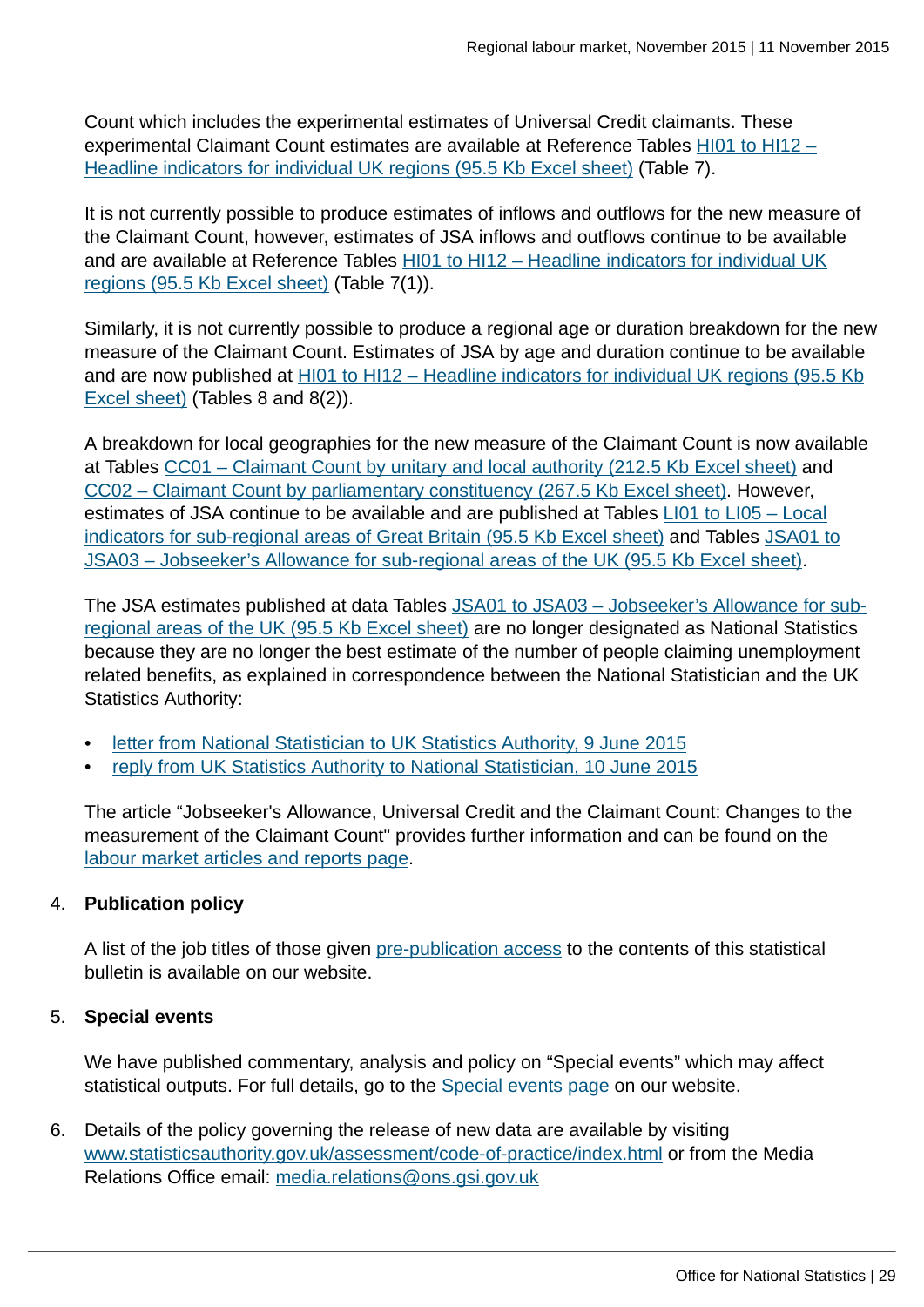The United Kingdom Statistics Authority has designated these statistics as National Statistics, in accordance with the Statistics and Registration Service Act 2007 and signifying compliance with the Code of Practice for Official Statistics.

Designation can be broadly interpreted to mean that the statistics:

- meet identified user needs;
- are well explained and readily accessible;
- are produced according to sound methods; and
- are managed impartially and objectively in the public interest.

Once statistics have been designated as National Statistics it is a statutory requirement that the Code of Practice shall continue to be observed.

# **Copyright**

© Crown copyright 2015

You may use or re-use this information (not including logos) free of charge in any format or medium, under the terms of the Open Government Licence. To view this licence, visit www.nationalarchives.gov.uk/doc/open-government-licence/ or write to the Information Policy Team, The National Archives, Kew, London TW9 4DU, or email: [psi@nationalarchives.gsi.gov.uk](mailto:psi@nationalarchives.gsi.gov.uk).

This document is also available on our website at [www.ons.gov.uk.](http://www.ons.gov.uk/)

# **Statistical contacts**

| <b>Name</b>          | <b>Phone</b>                      | <b>Department</b>               | <b>Email</b>                                 |
|----------------------|-----------------------------------|---------------------------------|----------------------------------------------|
| <b>Bob Watson</b>    | +44 (0)1633 455070                | data/Claimant                   | Regional and local bob.watson@ons.gsi.gov.uk |
|                      |                                   | Count                           |                                              |
| <b>Mark Chandler</b> | +44 (0)1633 455995                | Regional and<br>national Labour | mark.chandler@ons.gsi.gov.uk                 |
| <b>Mark Williams</b> | +44 (0)1633 456728 Workforce Jobs | <b>Force Survey</b>             | mark.williams@ons.gsi.gov.uk                 |
|                      |                                   |                                 |                                              |